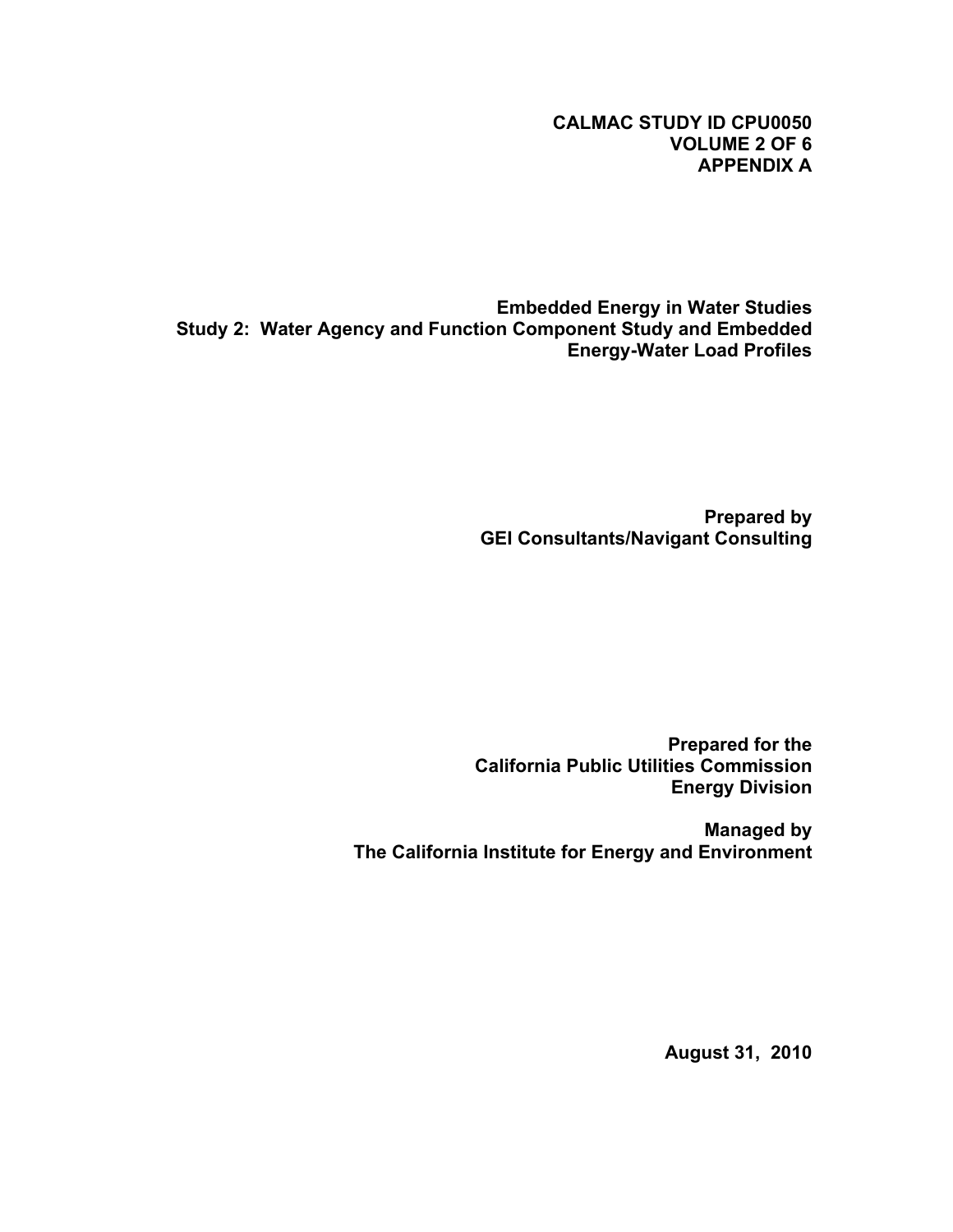## **A.1 References**

## *A.1.1 General References on California's Water-Energy Intensity*

AWWA, 2008 Evaluation of Dynamic Energy Consumption of Advanced Water and Wastewater Treatment Technologies Published by: AWWA Research Foundation Source Type: Report 2008 <http://www.waterresearchfoundation.org/research/topicsandprojects/>

This research project, performed by a collaborative team, and sponsored by the AWWA Research Foundation and the California Energy Commission, is a joint effort to evaluate factors that affect energy consumption by water/wastewater treatment technologies and to identify energy optimization opportunities while maintaining treatment performance. This research project consisted of five major activities:

Identification of advanced treatment technologies for inclusion in the study.

Development of a standard framework for evaluation energy consumption and efficiency of advanced treatment technologies.

Performing energy audits of selected advanced treatment technologies installations.

Analyzing data and identifying energy optimization opportunities.

Developing general guidelines for energy consumption analysis and optimization.

The study team identified fourteen water and wastewater treatment utilities located in the United States and Canada, three of which are in California, that used one or more of the selected advanced treatment technologies to be studied and developed case histories and conducted energy audits. Ten of the fourteen identified utilities participated in the study. The Contra Costa Water District in Contra Costa, the Water Replenishment District of Southern California in Torrance, and the West Basin Municipal Water District in El Segundo were the California participating utility partners. The City of Pooler, GA was the only participating wastewater treatment facility. The West Basin Municipal Water District in El Segundo, CA was the only participating municipal and industrial water reuse facility. The remaining facilities treated drinking water from surface and/or groundwater sources. The results of the study yielded energy consumption values that were determined for the targeted advanced treatment technologies and based on the case studies.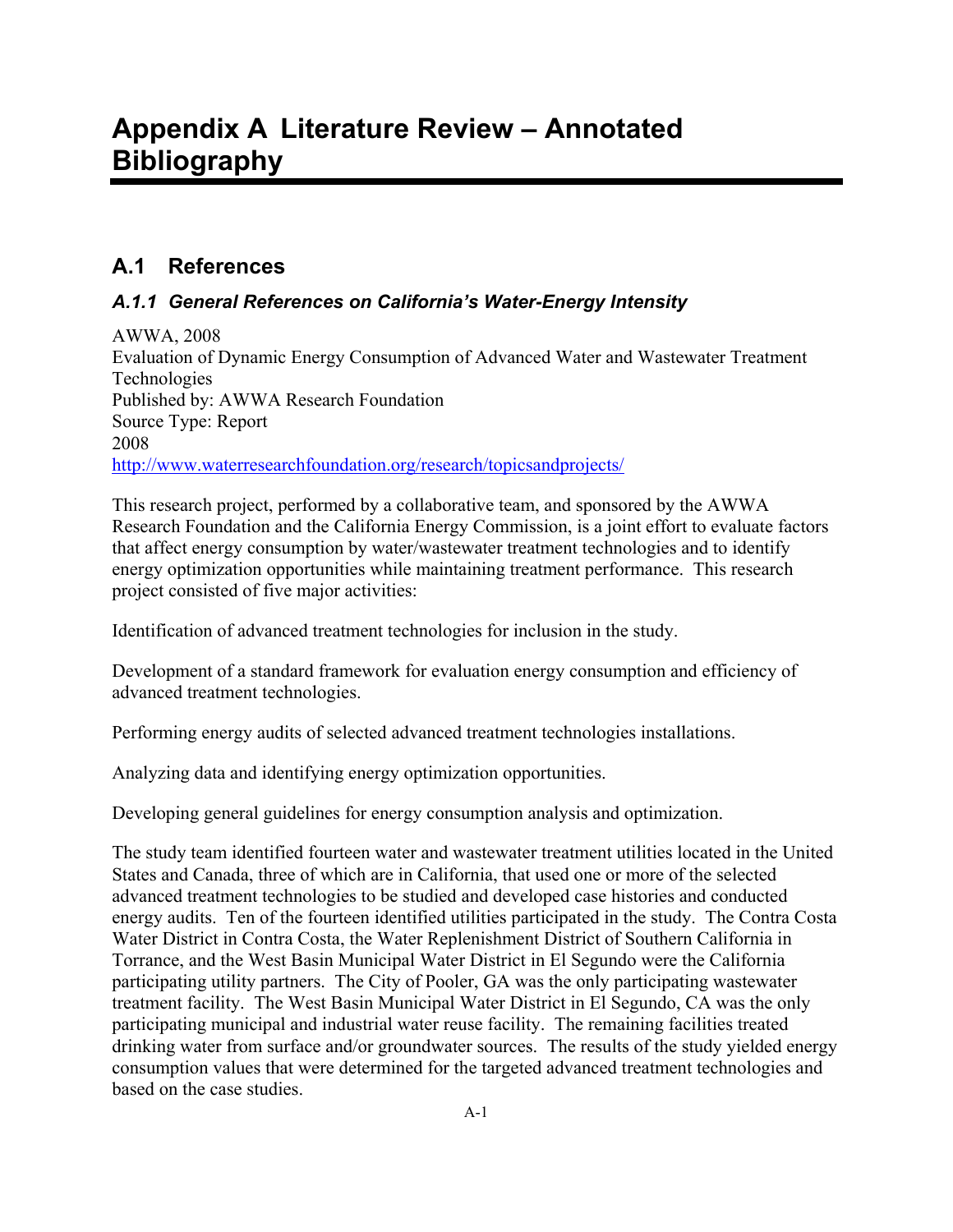This study found that UV and ozone disinfection processes had the lowest specific energy consumption values in the range of 0.02 to 0.16 kWh per 1000 gal, whereas pressure driven processes (ultra-filtration, reverse osmosis, membrane bioreactors, and electrodialysis reversal) had higher specific energy consumption values ranging from 0.5 to 7.5 kWh per 1000 gallons. The study also found that for most processes (not including UV disinfection), the case study results indicated that by decreasing specific energy consumption with increasing flowrate, energy efficiency could be optimized by operating near design capacity.

Appendix A includes monthly reports and facility energy consumption data associated with each ATT and associated equipment from each participating treatment facility.

The study will provide typical information on water and wastewater energy use with respect to advanced treatment technology equipment to help guide and check information developed in Study 2.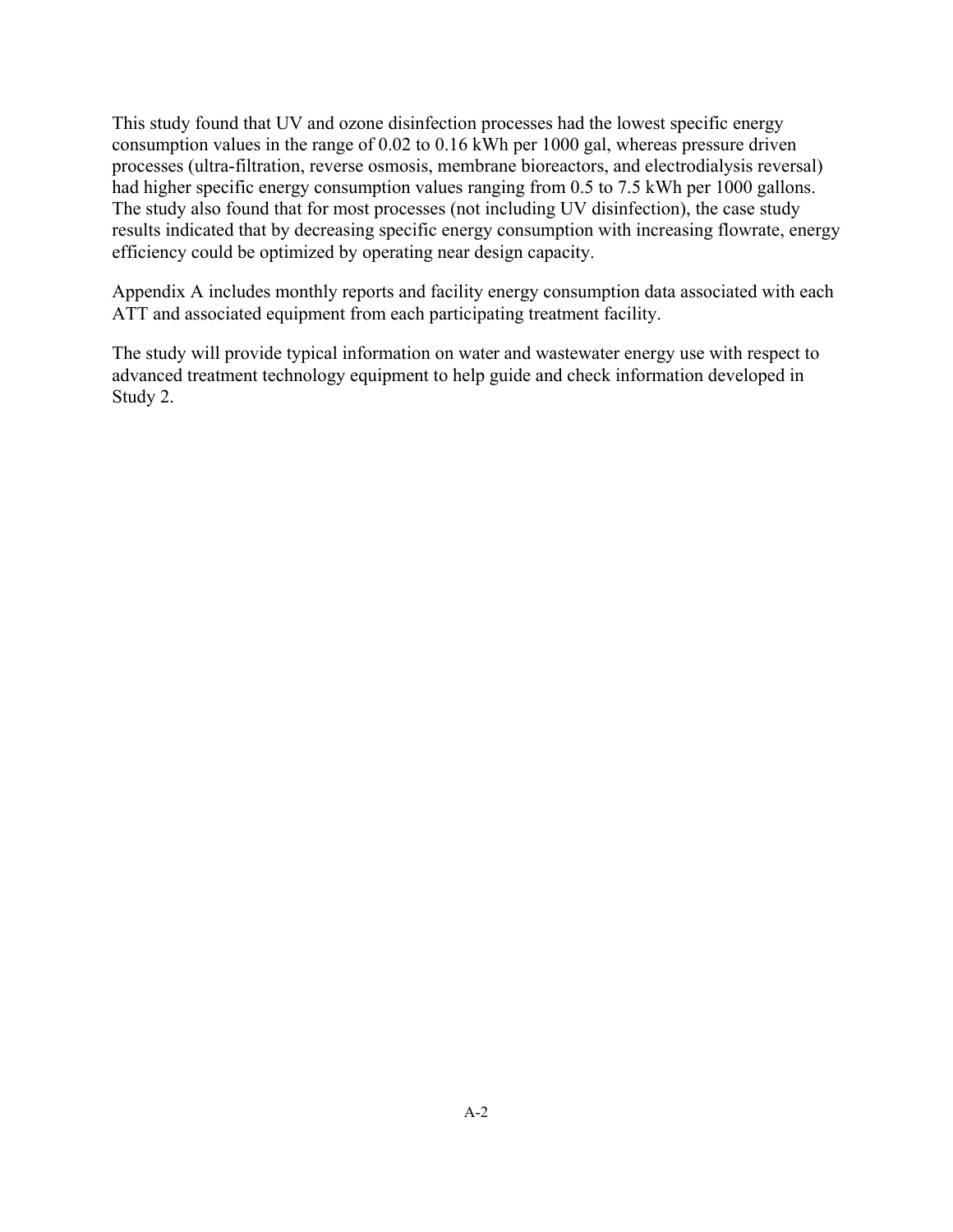California Sustainability Alliance, 2008 The Role of Recycled Water in Energy Efficiency and Greenhouse Gas Reduction California Sustainability Alliance Source type: Report May 2008 [http://www.sustainca.org/files/FINAL%20RECYCLED%20WATER%20MAY%202%202008a.](http://www.sustainca.org/files/FINAL%20RECYCLED%20WATER%20MAY%202%202008a.pdf) [pdf](http://www.sustainca.org/files/FINAL%20RECYCLED%20WATER%20MAY%202%202008a.pdf)

The California Sustainability Alliance gathered senior water and wastewater agency managers throughout the state to brainstorm about opportunities for significantly reducing the water sector's energy and carbon footprint. The purpose of this study is to compute the energy value and associated GHG reduction by accelerating and increasing development and use of recycled water in California.

Recycled water was selected as a high potential area that is becoming increasingly important as a means of reserving limited potable water supplies for potable uses. This study developed an approach for attributing energy and carbon values to recycled water; estimated the magnitude of energy and carbon values achievable by accelerating and increasing use of recycled water in Southern California; and recommended remedies to primary barriers. The authors selected four agencies for detailed study: the Inland Empire Utilities Agency (IEUA); its customer, the City of Ontario; the Los Angeles Department of Water and Power (LADWP); and the City of San Diego. The authors point out that recycled water is resource that is available now in significant quantities, but is largely being discharged without being applied to beneficial uses. The study also concludes the energy and carbon benefits achievable by increasing use of recycled water instead of developing more energy intensive options such as seawater desalination are significant.

Following are the primary types of data that were either provided or relied upon in the report to develop its conclusions:

Appendix B: Water Agency Profile: Inland Empire Utilities Agency (IEUA). This section documents detailed availability of recycled water in the IEUA region. Data on water supply makeup are summarized from the IEUA's 2005 Urban Water Management plan and other sources authored by the utility. Summary data on water energy intensity calculated jointly by the IEUA and Dr. Robert Wilkinson (author of *Methodology for Analysis of the Energy Intensity of California's Water Systems*) is presented.

Appendix C: Water Agency Profile: The City of Ontario. This section documents detailed availability of recycled water in Ontario. Data on water supply makeup and projected demand are summarized from Ontario's *2005 Urban Water Management Plan*. Summary data on water energy intensity are presented sourced from a compilation of sources including the City of Ontario, IEUA, personal communications with the city staff, and other sources.

Appendix D: Water Agency Profile: The City of San Diego. This section documents detailed availability of recycled water in San Diego. Data on water supply makeup and projected demand are summarized from the *2005 City of San Diego Urban Water Management Plan* and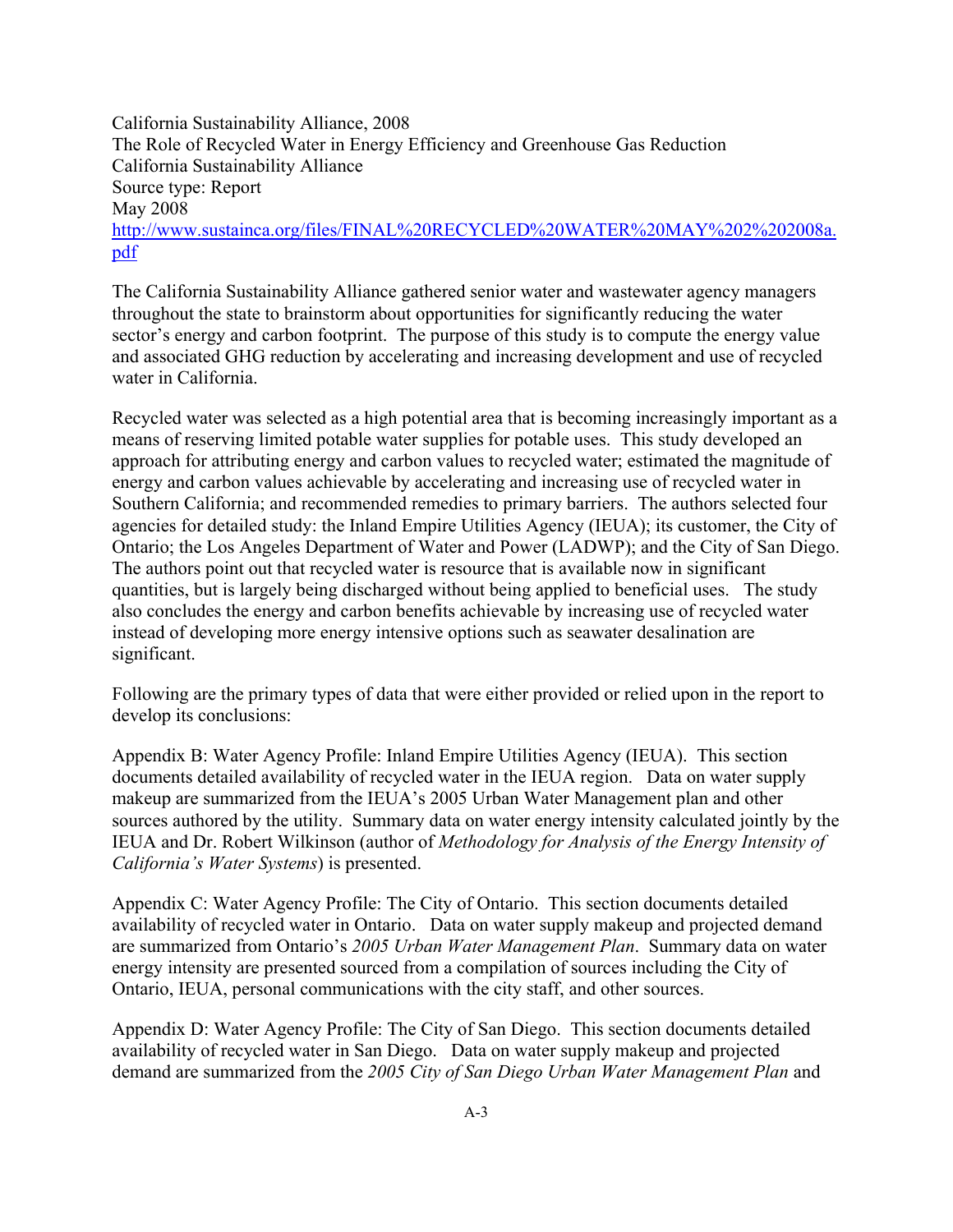*City of San Diego Water Reuse Study*. Summary data on water energy intensity are presented from data provided by these two reports. Energy required to pump recycled water is estimated in this appendix.

Appendix D: Water Agency Profile: The City of Los Angeles. This section documents detailed availability of recycled water and current use in Los Angeles. Data on water supply makeup and projected demand are summarized from the LADWP's *2005 Urban Water Management Plan*. Summary on water energy intensity are calculated from data provided by the LADWP and the MWD.

This study collected and compiled data from the water and wastewater agencies being studied, although not necessarily in the exact form needed for Study 2. Some of these data may be used for Study 2, if better sources are not located.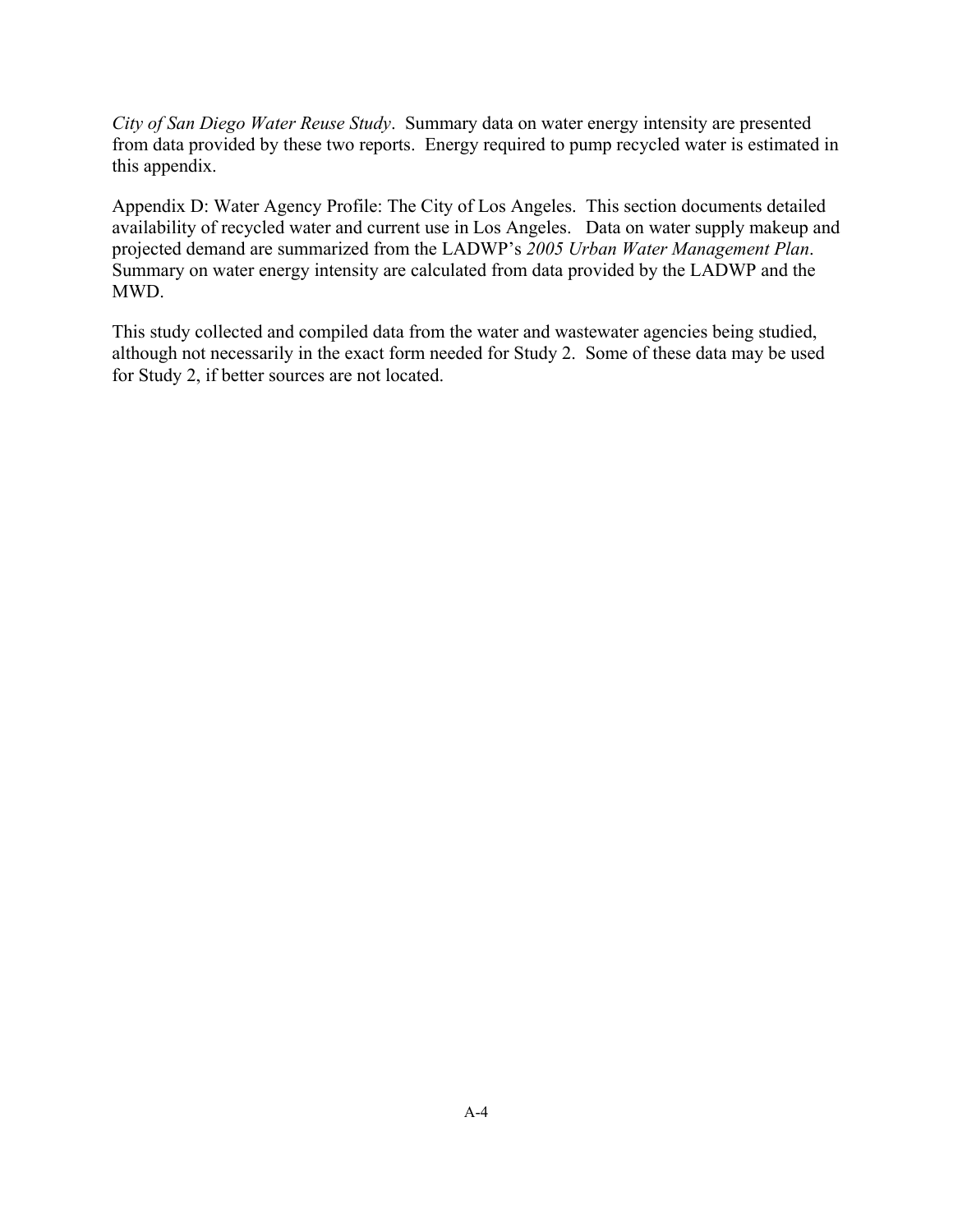CEC, 2005 California's Water-Energy Relationship California Energy Commission Source type: Report CEC-700-2005-011 November 2005 <http://www.energy.ca.gov/2005publications/CEC-700-2005-011/CEC-700-2005-011-SF.PDF>

This report, prepared by California Energy Commission (CEC) staff in support of the 2005 Integrated Energy Policy Report, integrates input from multiple public and private stakeholders, including water and wastewater agencies, about the interdependencies of California's water and energy resources and infrastructure. The report includes information about the amount of water that can be saved by certain types of water conservation measures, and then estimates the amount of energy embedded in avoided water consumption by computing a proxy for the amount of energy used in various parts of the water use cycle. The numbers used in this report were obtained from other sources and were not documented in detail. The values of embedded energy by type of water measure were provided to illustrate a conceptual methodology. Different assumptions were used for water saved in northern California vs. southern California, to account for the significantly different mixes of water resources and energy embedded in those resources.

Following are the primary types of data that were either provided or relied upon in the report to develop its conclusions.

Appendix B: 2001 California Energy Consumption by End Use was based on information provided by the state's energy utilities to the CEC for use in demand forecasting. Assumptions were made by members of the study group as to whether that end use sector was related to water consumption. If the group agreed that most of the energy was water related, it was assigned a factor of 1. If it was believed that there might be a relationship but the magnitude was not readily determinable, the group assigned it a factor of 0.05. Presumed "intermediate" relationships became 0.5. Categories where there did not appear to be a relationship were assigned a zero value.

Appendix C: Energy Impact Analysis of Existing Water Management Practices presented estimated ranges of energy intensities for various portions of the water use cycle in kWh/MG. Wide varieties of sources were used to develop this table and are cited in this appendix. The data used to prepare this table are based on compilations by other individual's and organization's reports from 2000 through 2005. These sources include: LBNL, EPRI, PG&E, DWR, and Navigant Consulting.

Appendix C then provides information about the amount of water savings achievable through various "BMPs" (Best Management Practices, a term used by the California Urban Water Conservation Council (CUWCC) for water savings measures) and proposes a methodology for computing the energy intensity of water saved by type of measure and by region (northern vs. southern California). All data about the amount of water savings attributable to each measure were provided by the CUWCC or its member water agencies from 2004.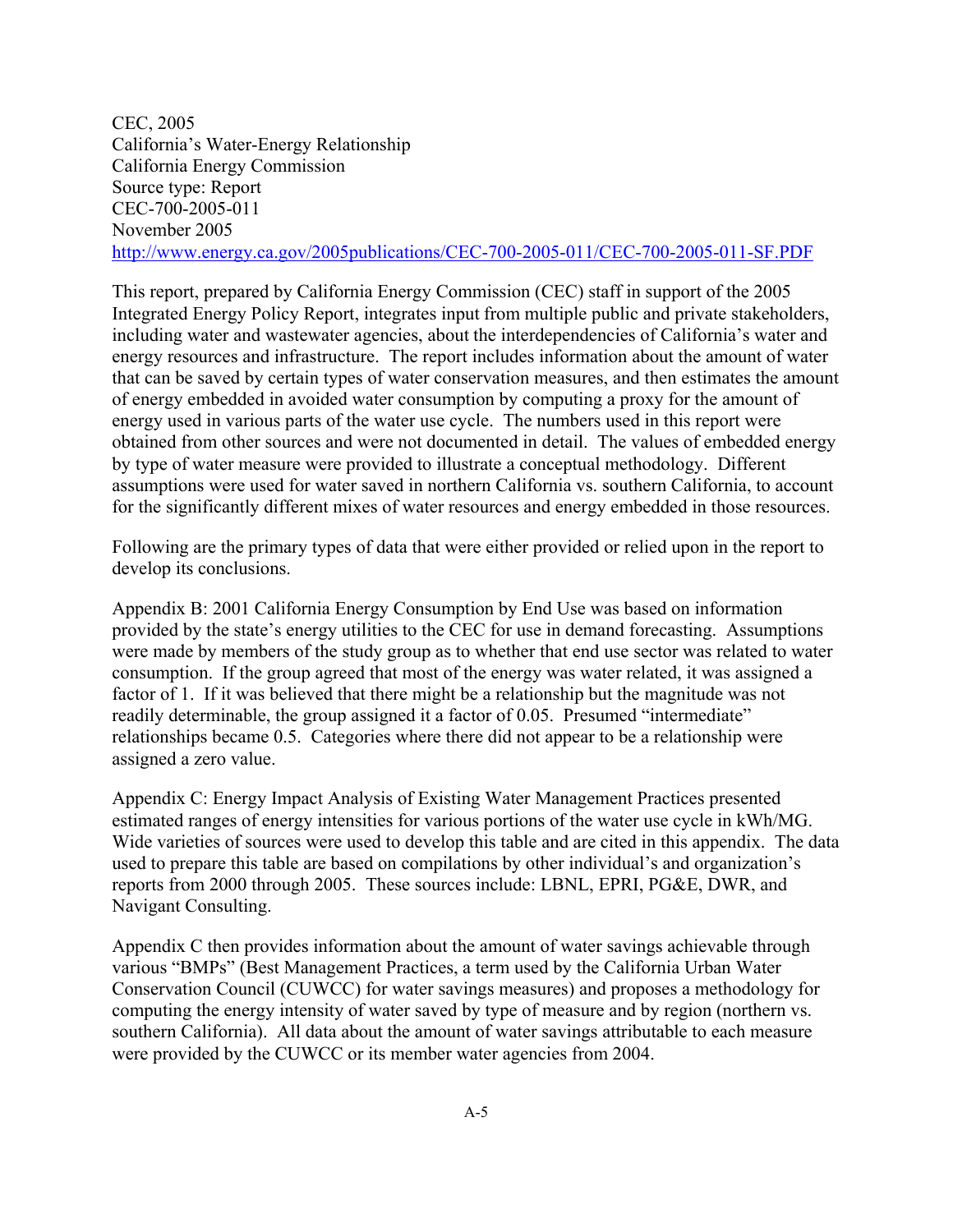Appendix C then provides a comparison of the cost-effectiveness of energy savings achievable by saving water (i.e., to avoid the amount of energy embedded in that unit of saved water). The data used for comparing these data with California's energy efficiency programs were obtained from regulatory filings at the California Public Utilities Commission for the 2004-2005 program period.

While this study was very important to helping frame water-energy issues and opportunities for consideration by California policymakers, data were very lean at the time and order of magnitude estimates were employed. Consequently, Study 2 will not be relying upon this report for any data.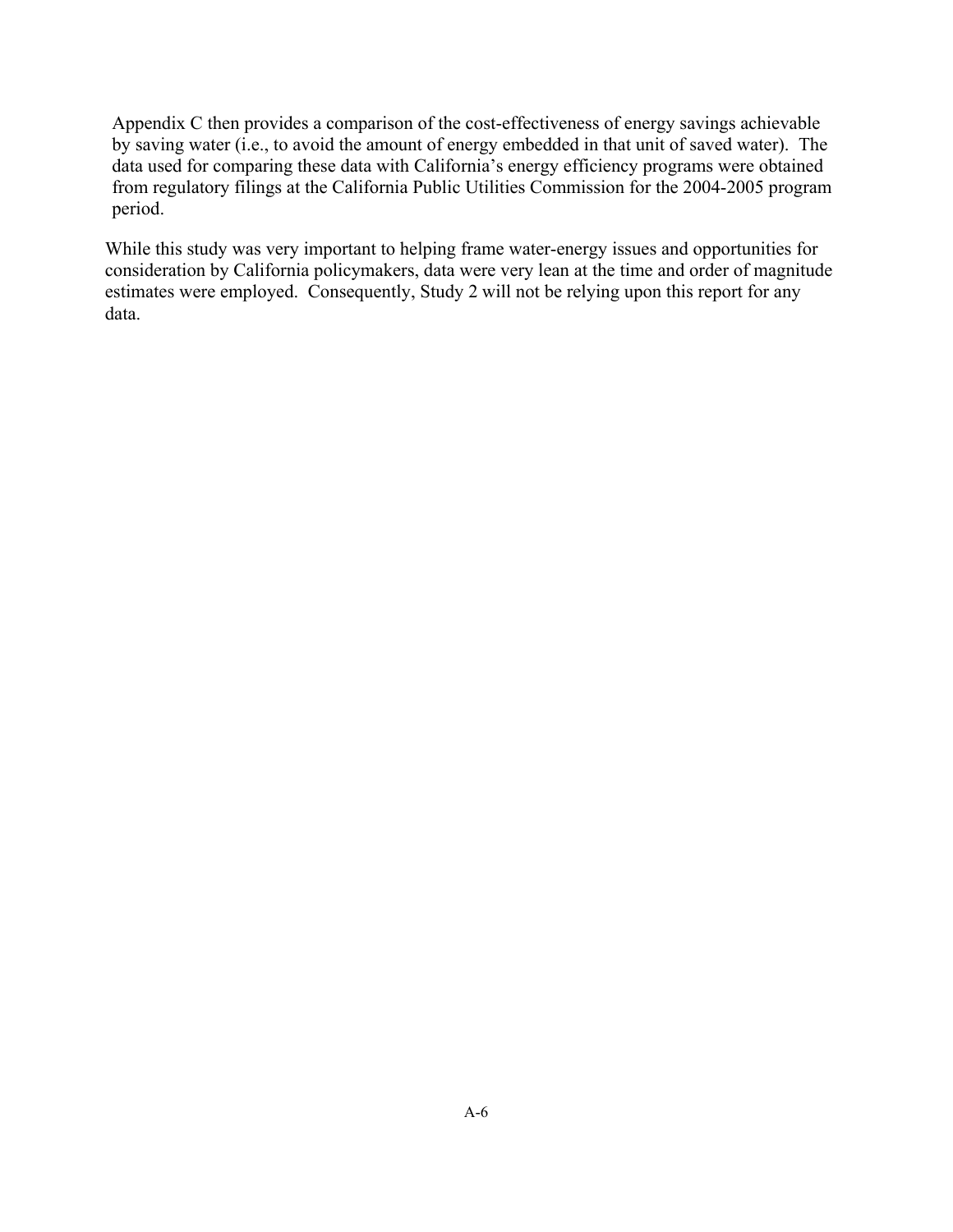CEC, 2005 *Quantifying the Potential Air Quality Impacts from Electric Demand Embedded in Water Management Choices*  **California Energy Commission, 2005 CEC-500-2005-031**  Document Type: Report Data Range: 2000 through 2005 <http://www.energy.ca.gov/2005publications/CEC-500-2005-031/CEC-500-2005-031.PDF>

This report, prepared by the Pacific Institute in support of the CEC's Public Interest Energy Research Program (PIER), presents a model that quantifies the air pollutants generated from various methods of energy production used to acquire, treat, store, and transport water. This model was developed for both agricultural and urban settings and allows water managers to assess the energy and air pollutants generated from their water management decisions. The model and user manual are free to download and are available at [www.pacinst.org/resources/water\\_to\\_air\\_models](http://www.pacinst.org/resources/water_to_air_models)

The data upon which this report relied comes from another report that the Pacific Institute recently worked with the National Resource Defense Council (NRDC) to evaluate the energy used in water management based on methods pioneered by Bob Wilkinson of the University of California, Santa Barbara. The 2004 NRDC/PI report *Energy Down the Drain: The Hidden Costs of California's Water Supply* includes case studies of San Diego County, the Westlands Water District in Central California, and the Columbia Basin Project in the Pacific Northwest. This report is available at no charge from [www.pacinst.org.](http://www.pacinst.org/) This report shows the potential energy savings associated with various water management practices which in turn would also yield a net benefit to air quality as energy production and use are a significant source of air pollution.

This source includes the user manual for the above mentioned model as an appendix, but otherwise is a summary of the model and a reference to previous work. Consequently, Study 2 will not rely on this study for any source data.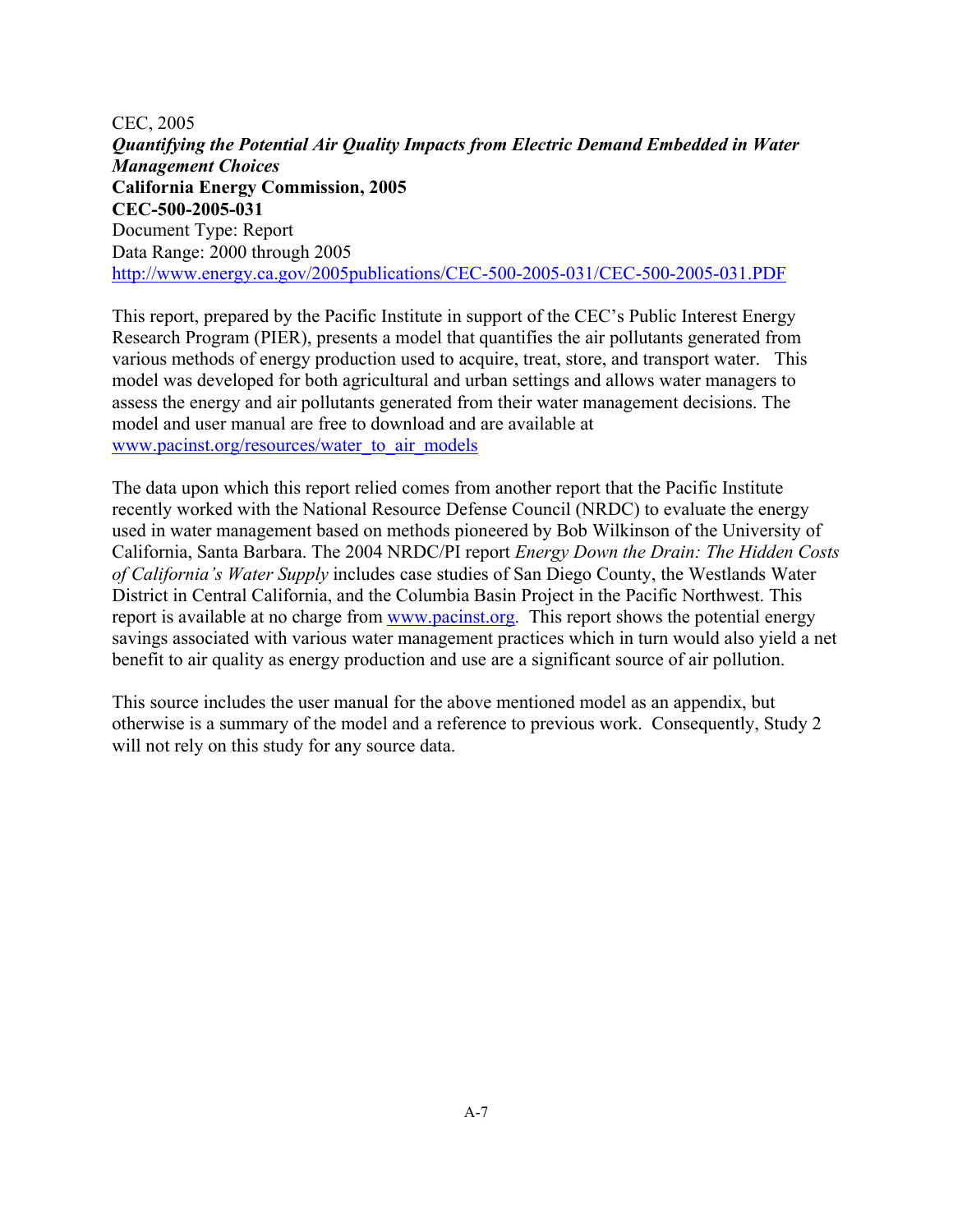CEC, 2005-2006 *Refining Estimates of Water-Related Energy Use in California*  **California Energy Commission, 2006 CEC-500-2006-118**  Document Type: Report Data Range: 2005 through 2006 <http://www.energy.ca.gov/2006publications/CEC-500-2006-118/CEC-500-2006-118.PDF>

This report, prepared by Navigant Consulting on behalf of the California Energy Commission's Public Interest Energy Research (PIER) division revisits and documents some of the original data sources and assumptions used in the CEC's 2005 white paper, "California's Water-Energy Relationship." The study reviews the estimation methodologies that were developed and used in the CEC's white paper and recommends three important modifications:

- 1. Differentiate energy intensity values for indoor vs. outdoor use to account for the difference in embedded downstream energy. Specifically, wastewater from indoor uses incur energy for treatment and disposal; outdoor uses such as landscape irrigation are deemed to typically flow into groundwater, thereby avoiding embedded downstream energy associated with wastewater treatment.
- 2. Energy intensity values should include a factor for system water losses.
- 3. There is wide variability in the range of energy intensities for certain types of water and wastewater systems and functions. Examples of key drivers of differences in energy intensity were identified and ranges of energy intensity for certain types of systems and functions were illustrated.

This report relies heavily on the original case study data, so any assumptions made during that study has significant influence on these values. The majority of the information for the update comes from a study published in 2002 by EPRI that documented the energy intensity of water and wastewater systems and functions on a national basis.

This study will not be relied upon as a source of data for Study 2. However, the key differentiators of energy intensity provide a start point for development of the Study 2 matrix of primary energy drivers and energy intensity characteristics of California water and wastewater systems. In addition, the guidance with respect to maintaining awareness of the contribution of system losses may be considered in the development of Study 2 energy use profiles and intensities. The issue with respect to differences between energy intensity of indoor vs. outdoor water uses is not included in the scope of Study 2.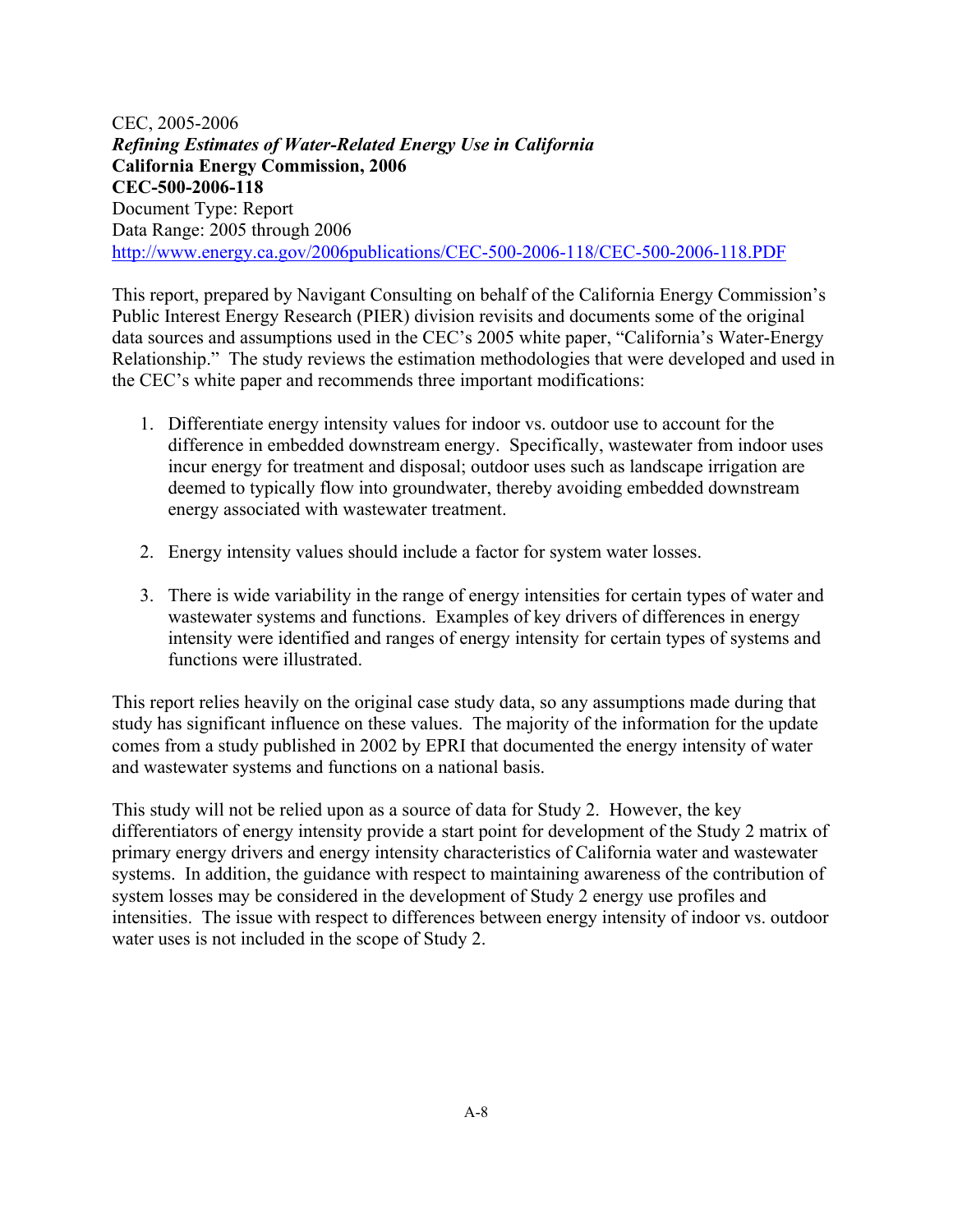CEC, 2007 Water Supply-Related Electricity Demand in California Prepared for the CEC by: Water and Energy Consulting and the Demand Response Research **Center** Source type: Report CEC 500-2007-114, November 2007 **<http://drrc.lbl.gov/pubs/62041.pdf>**

This report documents the relationship between existing water agency electrical demands and customer water use to understand how this water use relates to the associated electrical energy consumed by the water agency. Estimates are produced for the load curve of the entire water treatment system on the peak demand day for three electric utility service areas: Pacific Gas & Electric (PG&E), Southern California Edison (SCE) and San Diego Gas & Electric (SDG&E). Furthermore, the authors investigate the amount of electrical load that water agencies can reduce or shift from on peak to off peak as a result of time of use (TOU) changes by customers.

Limited data exists on the subject of peak electricity consumption for water treatment. Thus, the authors developed a methodology for determining demand from secondary sources. Data on peak day hourly demand were collected from the three electric utilities by SIC and NAISC code. The authors filtered the data to find those facilities that treat water and wastewater. This set of data revealed the total peak demand of water and wastewater treatment in each of the three electric utility service areas. These data were compared to the California Energy Commission's Energy Demand Forecasts for water systems in 2004 and 2005. When discrepancies arose, the CEC data were selected as the best source. The resulting data presented are the hourly electricity demand on the peak demand day for water treatment, sewer systems, agricultural pumping, and the total for each of the three utility service areas. Demand related intensity (kW/mgal) is also calculated.

Following are the primary types of data that were either provided or relied upon in the report to develop its conclusions:

Water demand profiles: Water demand profiles are summarized from secondary sources for residential homes and several commercial building types. Residential demand profile exhibits a diurnal pattern that is corroborated by several studies. The authors cited Oak Ridge National Lab (1997), the American Water Works Association Research Foundation (1999), and the Florida Solar Energy Center (2004).

Peak demand consumption by all water and wastewater facilities in each utility service region is calculated from customer data provided by the electric utilities between 2004 and 2005. The primary data collected that make up this figure are not provided. Peak demand is broken out into urban, agricultural, and sewer systems.

This study collected and compiled data from water and wastewater agencies. Some of these data could potentially be used for Study 2, if the agencies selected for study are the same and provided no better source of data is located. As noted previously, the Study Team strongly prefers identifying unadjusted agency source data wherever possible.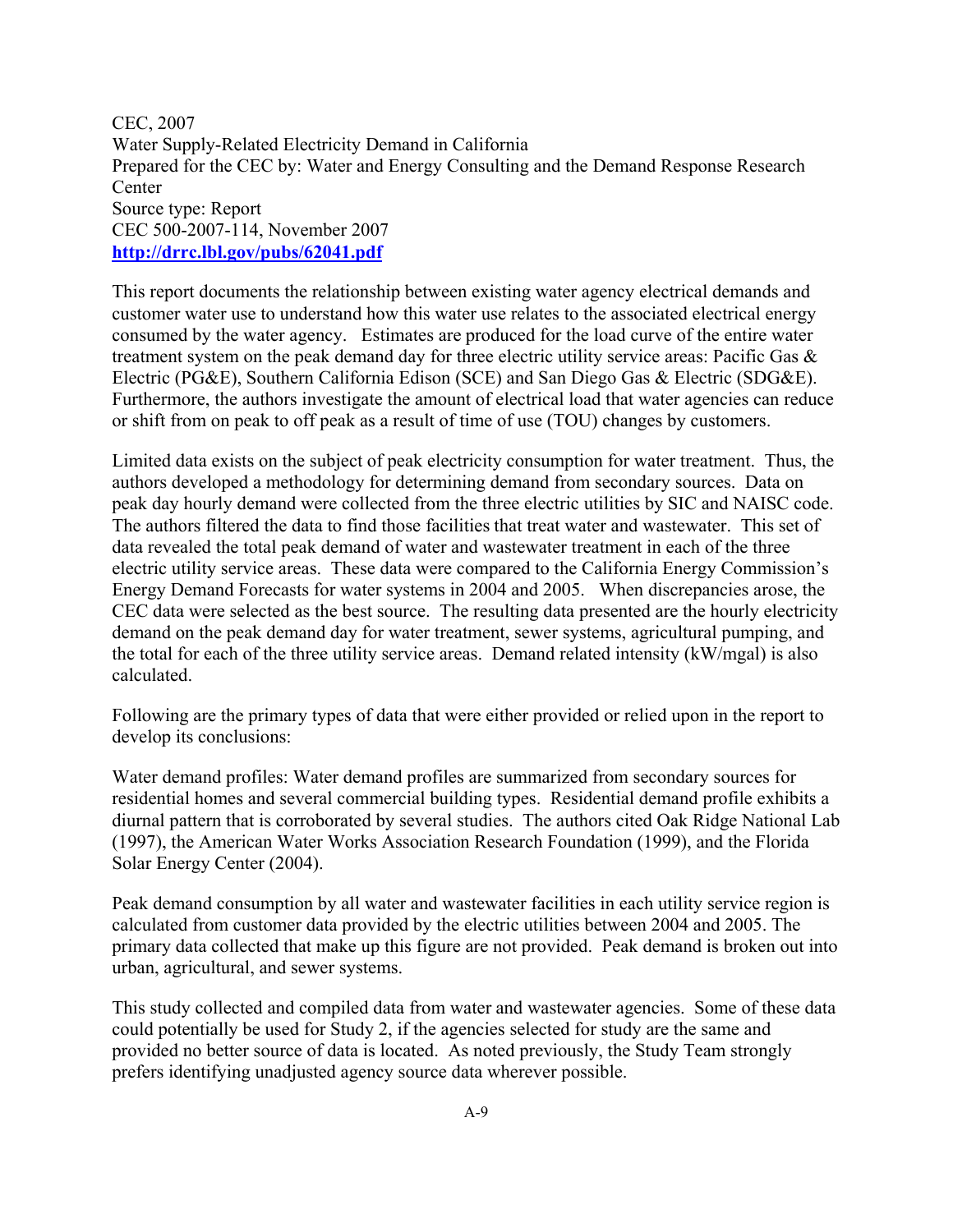CDH Energy Corporation, 2007 Energy Index Development for Benchmarking Water and Wastewater Utilities #3009 CDH Energy Corporation Source Type: Report 2007 [http://www.waterresearchfoundation.org/research/TopicsAndProjects/Resources/ResearchPlan/E](http://www.waterresearchfoundation.org/research/TopicsAndProjects/Resources/ResearchPlan/EmergingTrends/index.aspx#EnergyMgt) [mergingTrends/index.aspx#EnergyMgt](http://www.waterresearchfoundation.org/research/TopicsAndProjects/Resources/ResearchPlan/EmergingTrends/index.aspx#EnergyMgt)

The CDH Energy Corporation in cooperation with the California Energy Commission developed a process to allow normalized comparison of energy use among wastewater treatment plants and among water utilities. Factors that previously made comparisons challenging, such as plant configurations or loading were normalized through a scoring method that facilitated energy use comparisons among facilities.

The report defined the following research objectives:

Review literature for existing energy use data and methods of characterizing a utility.

Develop a statistically representative sample of utility energy use and characteristics.

Relate characteristics to energy use.

Apply and evaluate a multi-parameter benchmark score method similar to the EPA's ENERGY STAR rating system for buildings.

Review the resulting metric application at sample utilities.

The results of this project are a representative data set and a normalized metric tool (an Excel spreadsheet available for purchase) that can be used to rate the energy performance of a facility and compare it to others. This report recommends utilizing the performance score as an implementation tool within a management practice to set targets, make improvements and assess feedback to increase effective energy management.

Following are the primary types of data that were either provided or relied upon in the report to develop its conclusions.

Appendix A: Literature Review – Water

Background information was obtained and reviewed to identify existing data sets and identify energy intensive processes and issues requiring energy intensive treatment methods to create energy benchmark metrics for water utilities.

Appendix B: Literature Review – Wastewater

Background information was obtained and reviewed to identify existing data sets and energy intensive processes and issues that require energy intensive treatment methods to create energy benchmark metrics for wastewater utilities.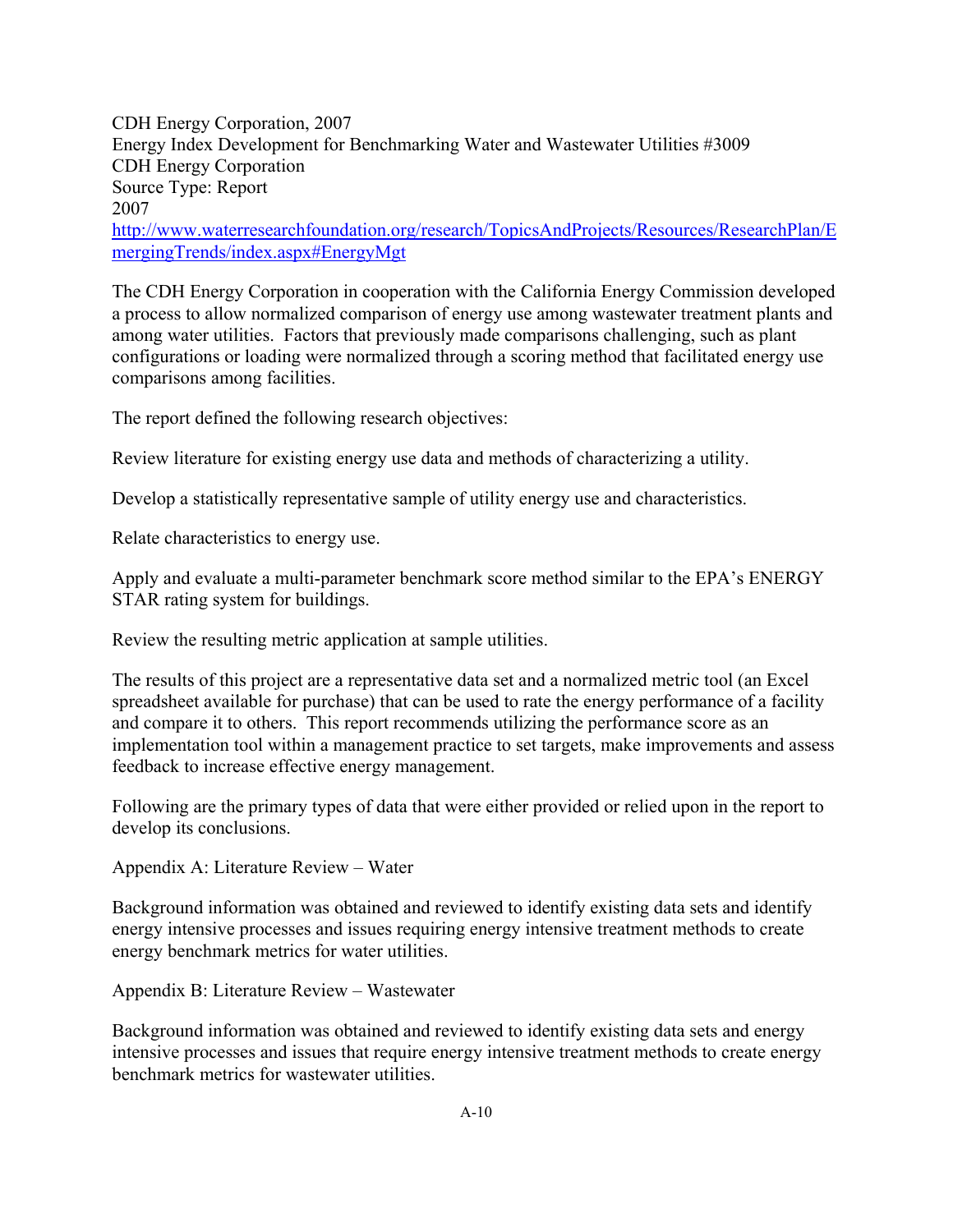Appendix C: Water Utility Survey Instrument

A Water Utility Energy Use Survey was utilized to gather information for the study from select utilities.

Appendix D: Wastewater Treatment Plant Survey Instrument

A Wastewater Utility Energy Use Survey was utilized to gather information for the study from select utilities.

This study does not provide any source data that can be relied upon for Study 2. The ranges of energy intensity estimates developed through this study may, however, provide information about "typical" energy use for wastewater treatment that may be used for comparison with Study 2 results.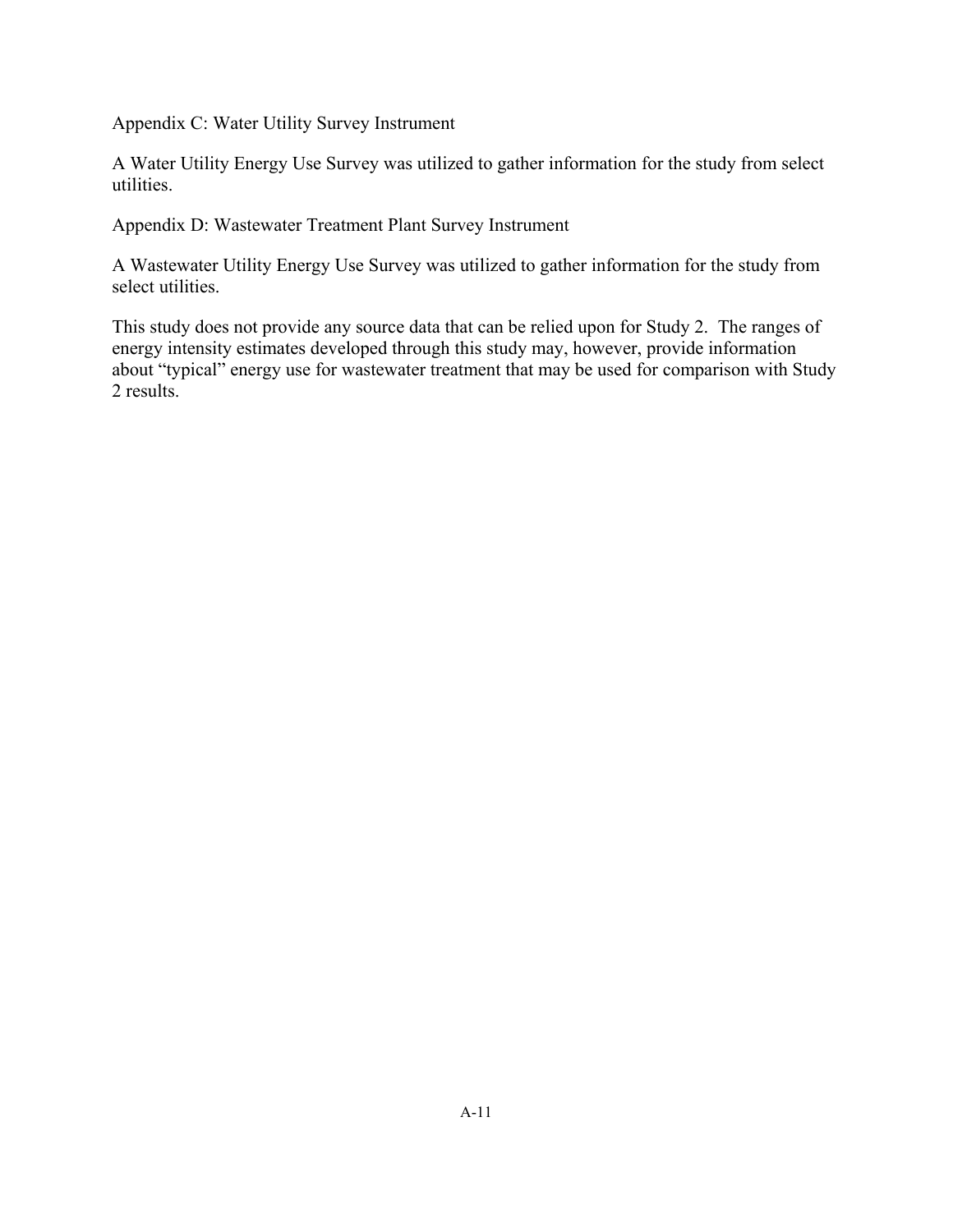CDWR, 2008 Complete Urban Water Management Plans California Department of Water Resources Source type: Reports Updated November 2008 <http://www.owue.water.ca.gov/urbanplan/uwmp/uwmp.cfm>

The California Urban Water Management Planning Act requires that each urban water supplier, providing water for municipal purposes either directly or indirectly to more than 3,000 customers or supplying more than 3,000 acre-feet of water annually, shall prepare, update, and adopt its urban water management plan at least once every five years. These plans are required to be filed with DWR.

This website contains links to folders for various agencies who have submitted completed Urban Water Management Plans (UWMPs) to the DWR. These data constitute the best available information about current, historical, and projected water demand and water supplies at the individual water agency level. UWMPs will be used in Study 2 to evaluate long-term marginal supplies and current and historical water operations for water agencies.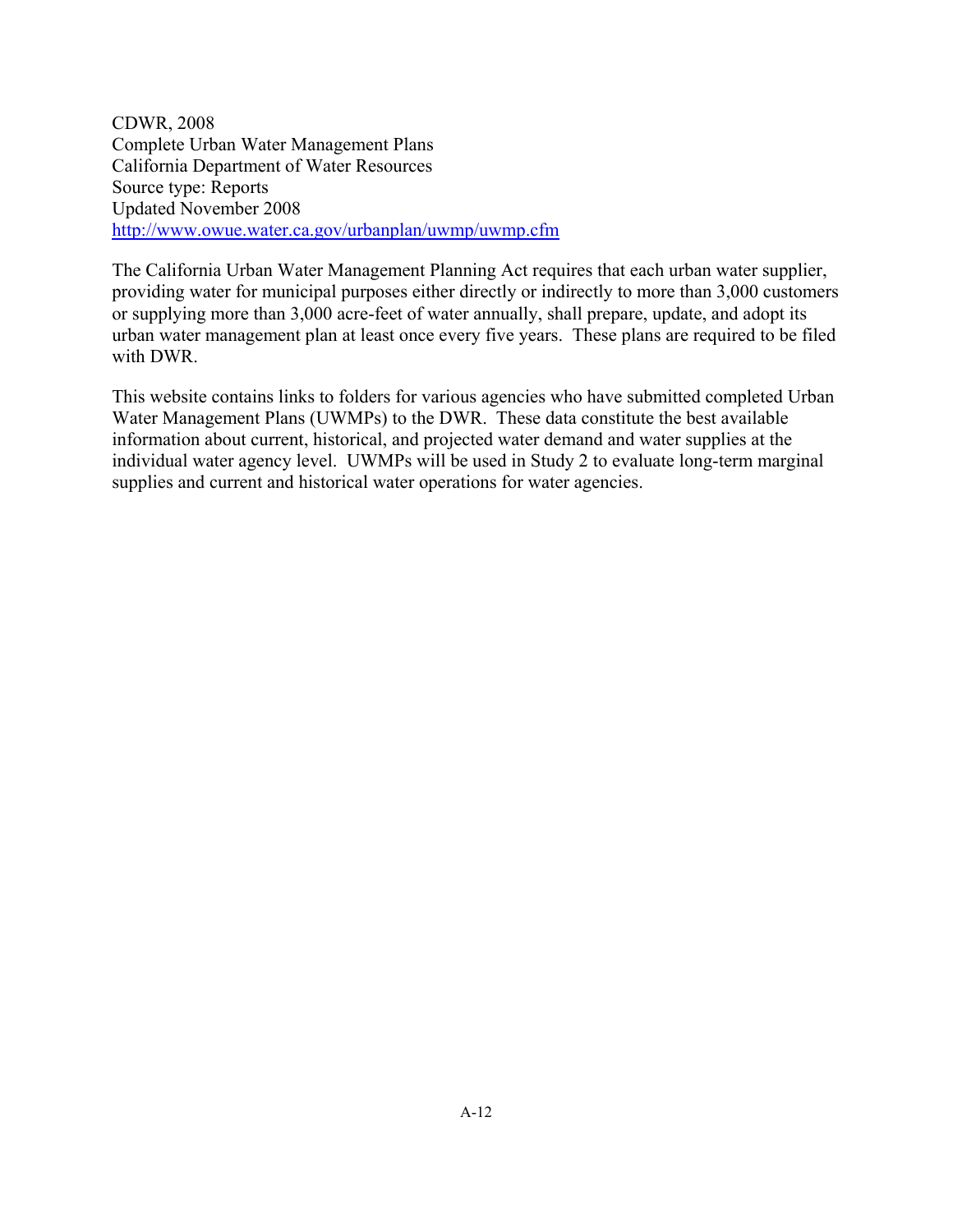CDWR, 2009 Bulletin 160 California Water Plan Update 2009 California Department of Water Resources Source type: Report and Data Report January 2009 <http://www.waterplan.water.ca.gov/cwpu2009/index.cfm>

The California Department of Water Resources updates the state's water plan every five years. The California Water Plan Update 2009 is currently available for public comment and review, with a deadline of June 5, 2009 to submit comments. The California Water Plan Update 2009 is organized into five volumes:

- $\bullet$  Volume  $1 -$  Strategic Plan
- Volume 2 Resource Management Strategies
- $\bullet$  Volume 3 Regional Reports
- Volume 4 Reference Guide
- $\bullet$  Volume 5 Technical Guide

Due to the large size of the document, each volume has sub-sections that are available for individual download from the CDWR website. There is a Highlights document that summarizes the content of the five volumes and directs the reader to where more detailed information can be found within the larger text. The Draft Assumptions and Estimates Report and CD are available on the same web page and will be finalized in February 2009.

In summary, Update 2009:

- ! Provides an investment guide for state, federal, Tribal, and regional strategies to reduce water demand, improve operation efficiency, increase water supply, improve water quality, advance environmental stewardship, and improve flood management;
- ! Integrates objectives and strategies from numerous state agencies and initiatives and offers more than 90 near- and longer-term actions to achieve them;
- Describes 27 resource management strategies that each region can select from to develop a unique and diverse water portfolio suitable for managing an uncertain future; and
- Outlines new analytical methods and tools to help plan for future effects of climate change, population growth and development patterns, economic change, and other factors outside the water community's control.

Draft Assumptions and Estimates Report

The Draft Assumptions and Estimates Report (A&E) for the California Water Plan Update 2009 provides background on the measures the State is taking to improve data, the analytical tools used to develop the Water Plan, descriptions of the most significant data, and the data sources used to prepare the Water Plan Update 2009 (pg. 3).

The data used to prepare the Water Plan Update 2009 are available on CD and for download from the internet. The data are presented geographically, in a drill down fashion, according to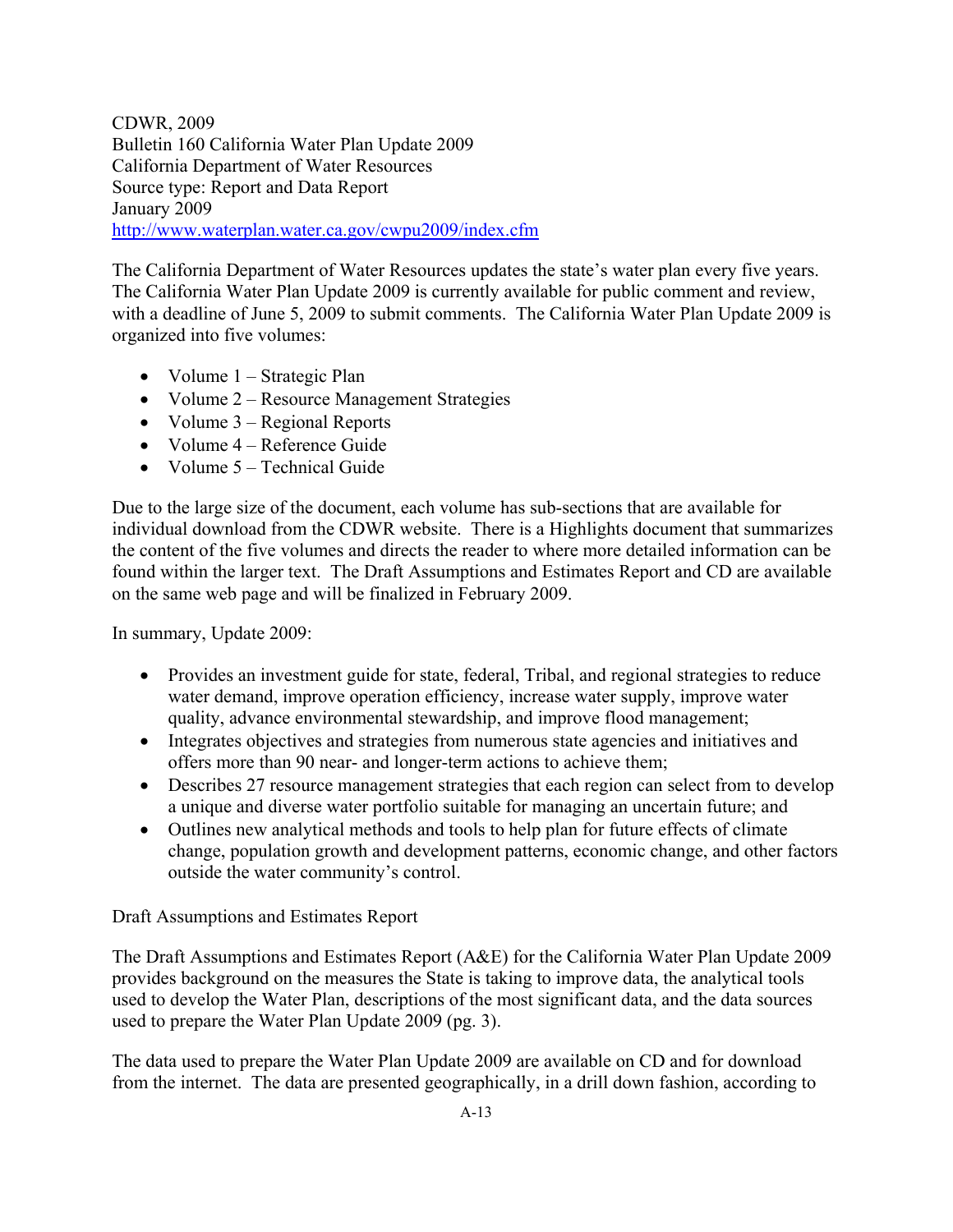the major quantitative deliverables such as water portfolios, future scenarios, and response packages that were developed for the Water Plan (pg. 3). Data are provided for the following areas: the entire state, each of 10 hydrologic regions, the Sacramento-San Joaquin Delta including Suison Bay and Marsh, and the Mountain Counties Area, which includes foothills and mountains of the western slope of the Sierra Nevada and a portion of the Cascade Range.

Multiple scenarios of California's future water conditions were developed to evaluate various resource management strategies for a range of water demand and supply assumptions, including climate change. Scenarios were developed using 2050 as the planning horizon with 2005 as the initial condition. A joint study by DWR with Montgomery-Watson-Harza, the Stockholm Environment Institute, the national Center for Atmospheric Research, and the RAND Corporation to quantify scenarios and evaluate potential future water management responses has been conducted. The Water Evaluation and Planning (WEAP) model was used for the study.

The two primary sources of data for climate change to the Water Plan are the California Climate Change Center studies from 2006 and 2008 Biennial Climate Science Reports required by Executive Order #S-3-05, signed by Governor Schwarzenegger on June 1, 2005. (pg. 7)

The Water Plan contains 12 regional reports summarizing California's hydrologic regions. These reports provide information on the water supplies and uses in each region or area, discussion of water issues, accomplishments, and challenges specific to each region. The information in these reports is based on Integrated Regional Management and local water and flood planning efforts. (pg. 8)

Twenty-five resource management strategies are outlined in the Water Plan. The data used to develop these strategies are available on the CD.

The Water Plan employs water portfolios to estimate and present actual water uses, supplies, and quality. Water portfolios for water years 1998 through 2005 were used for the Water Plan and are available on the CD. Data are presented in tables, flow charts, and in illustrations.

This is a comprehensive data report for the state of California. However, the purpose of this document is to provide a basis for long-term statewide planning. Consequently, data presented in this Plan are summarized from other sources and will not be relied upon for Study 2 unless original unadjusted source data from water and wastewater agencies selected for study cannot be obtained. In that case, some data from the Plan may need to be used.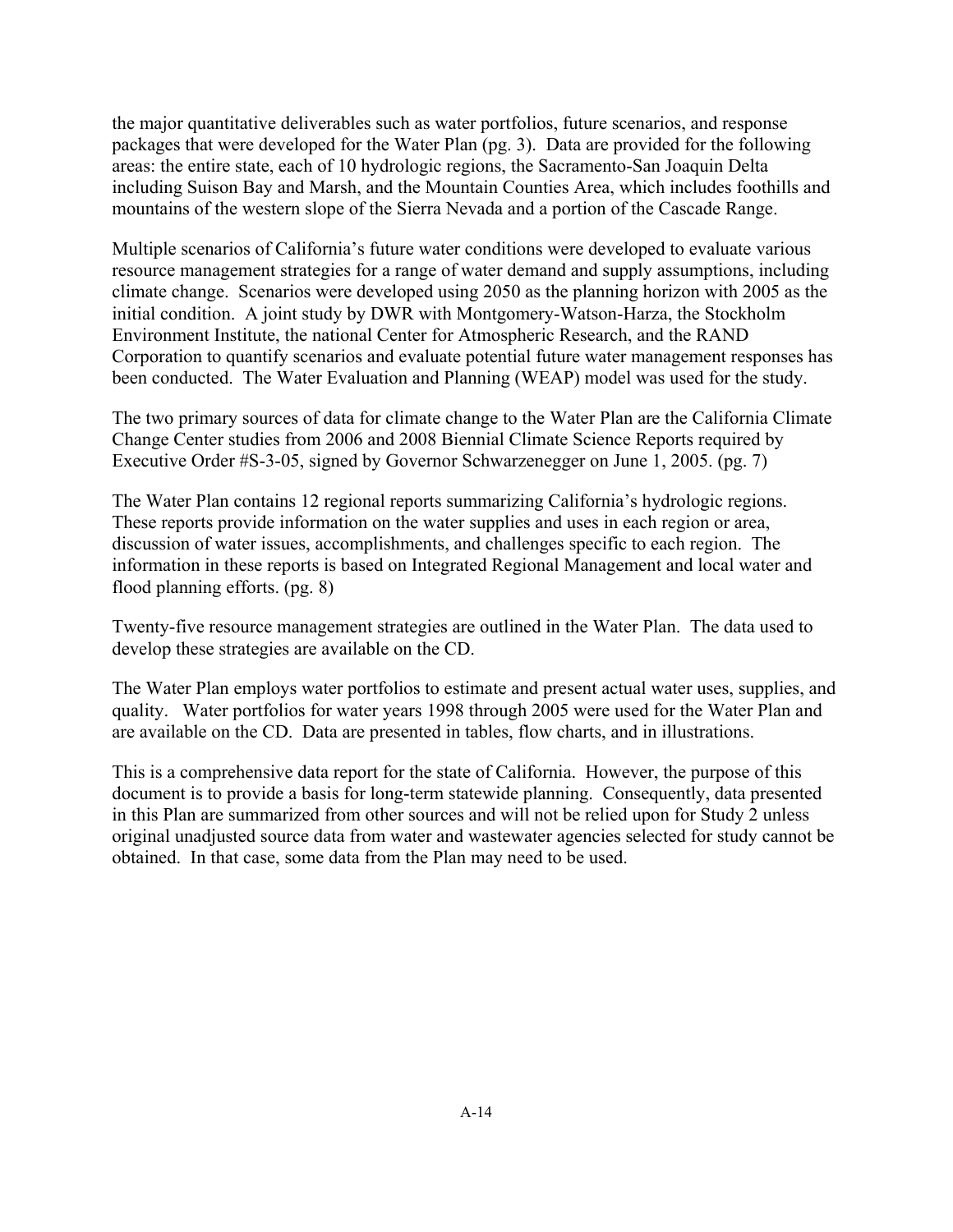EPRI, 2002 Water and Sustainability (Volume 4): U.S. Electricity Consumption for Water Supply and Treatment - The Next Half Century Electric Power Research Institute (EPRI) Source type: Report March 2002 <http://my.epri.com/portal/server.pt>

This report attempt to answer the question, "Will there be enough electricity to satisfy the United State's need for fresh water?" In analyzing this question, this report estimates unit electricity requirements for the supply of freshwater and the treatment of wastewater. The authors used these unit electricity values to calculate the total energy required for different sectors of the economy. Results show electricity demand associated with urban water demand will increase proportional to population increase while demand associated with agriculture and industry water use will triple. The report identifies key factors that could increase the energy intensity of water delivery over time including (among other things) increased flow resistance from aging systems and increased standards and requirements for water treatment.

Energy intensities are presented from a previous EPRI report for surface water treatment and groundwater treatment sources. Waste systems analyzed include: trickle filter, activated sludge, advanced wastewater treatment, and advanced wastewater treatment with nitrification.

Following are the primary types of data that were either provided or relied upon in the report to develop its conclusions:

Energy intensity of water treatment: This report references a previous study by EPRI titled *Water and Wastewater Industries: Characteristics and Energy Management Opportunities* (1996). A schematic view of a typical surface water treatment facility including energy intensity of specific components is included in this report. Survey data also show how total plant energy intensity is independent of plant capacity. An estimate of groundwater treatment energy intensity is also presented, though not on a system component basis. Data presented represents a national average. Regionalized and state specific figures are not available.

Energy intensity of wastewater treatment: This report also references EPRI (1996) for wastewater energy intensities. A schematic view of a typical activated sludge, advanced wastewater treatment including energy intensity of specific components is included. Survey data also show how total plant energy intensity is dependent on plant capacity for all facility types discussed. Despite this dependence on capacity, the report suggests the typical energy intensity for each plant.

Water source and energy intensity by end users: 1995 data are summarized from the USGS on the distribution of supply source to end users (self supplied ground or surface water vs. publicly supplied) by sector (residential, commercial, industrial, and mining). These data are available on a regional basis, but not state specific. The authors also estimate the energy intensity of self supply for both sources across all sectors. Finally, water requirements for thermal cooling of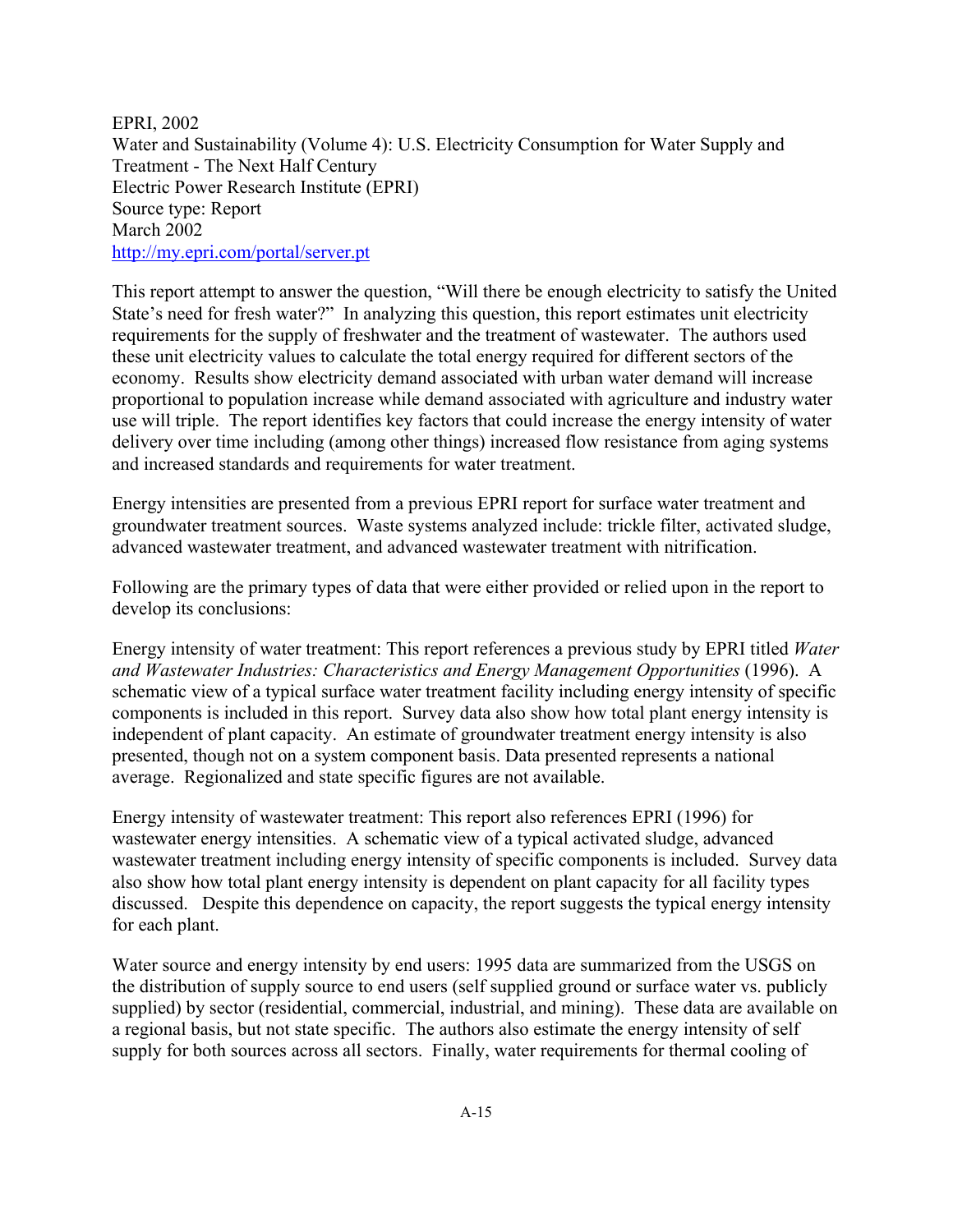power plants are summarized from a secondary source for 9 different power plant cooling system combinations.

This study collected and compiled national data for various treatment technologies to estimate average experience. These data will not be relied upon for Study 2, although the average national experience can be referred to as an additional data point, but only for purposes of comparison.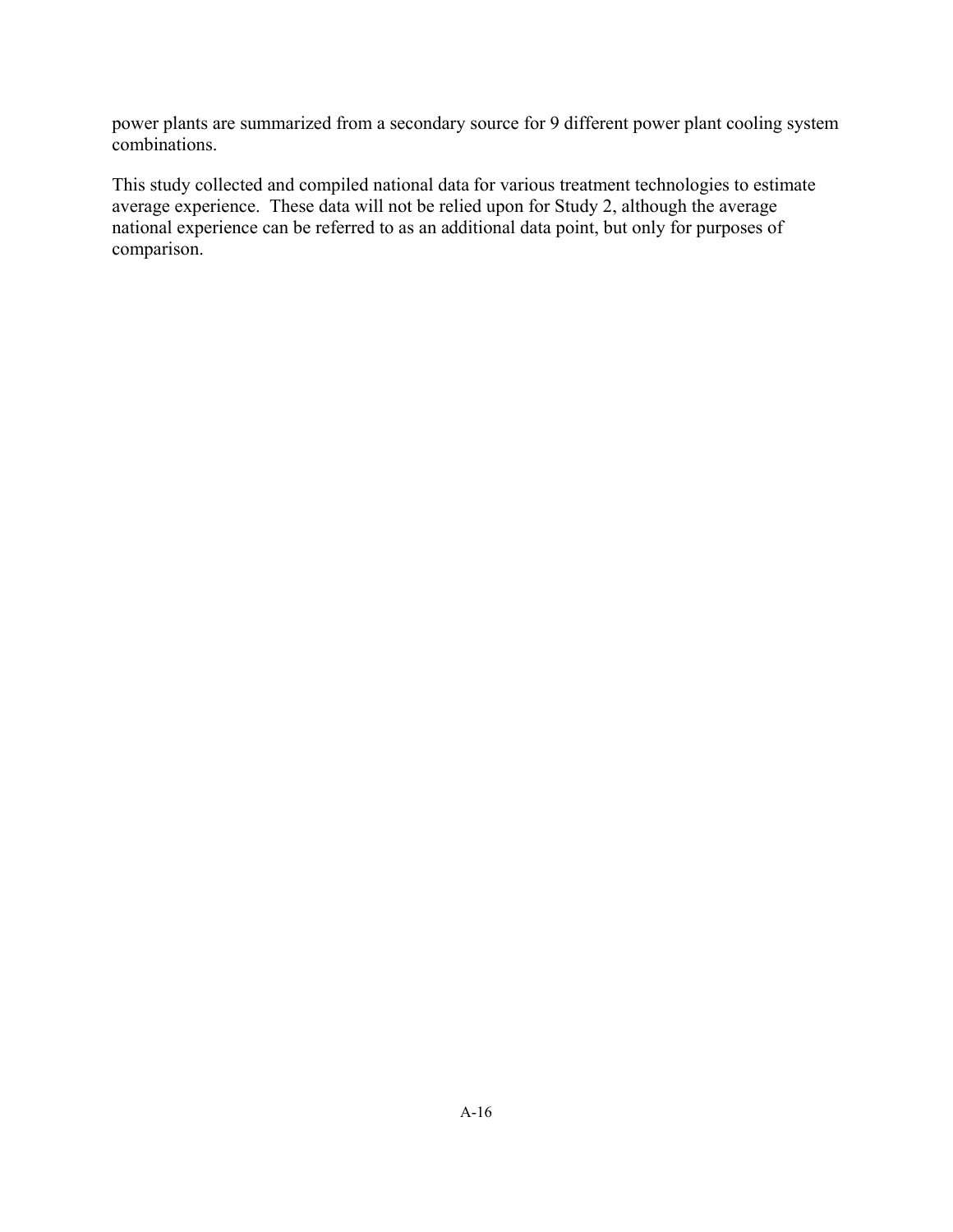EPRI, 2002 Water and Sustainability (Volume 2): An Assessment of Water Demand, Supply, and Quality in the U.S. - The Next Half Century Electric Power Research Institute (EPRI) Source type: Report March 2002 <http://my.epri.com/portal/server.pt>

EPRI developed this report to aid in its research and development activities in sustainable development. The report largely focuses on a discussion of issues pertaining to sustainable water resources. The report concludes sustainable development and water quality quantity require a balancing of technology use and management and policy, unlike past developments. Given this need, EPRI researchers were able to identify several R&D focus areas including: advanced water technology, monitoring, integration of economic and meteorological information, and various types of model development.

One section of the report presents a case study on the California water system. However, this section mostly summarized data from past California Water Plan Updates. More recent data are available to the study team from other sources.

Following are the primary types of data that were either provided or relied upon in the report:

California water supply is summarized for average and drought conditions in 1995 and projected in 2020 from the *1998 California Water Plan Update*.

The California water budget is summarized for average and drought conditions in 1995 and projected in 2020. This information was obtained from the *1998 California Water Plan Update*. It shows the net out-flow of water from California's storage indicating an unsustainable use of resources. The table also highlights how actions such as conservation and local sourcing, can reduce this net outflow in 2020, though further action is still need to achieve a sustainable level.

While this study was very important to helping frame sustainable water issues and opportunities, the results of this report will not be relied upon in Study 2. This study collected and compiled data for two hydrological scenarios in California; however, more detailed data are available from primary sources.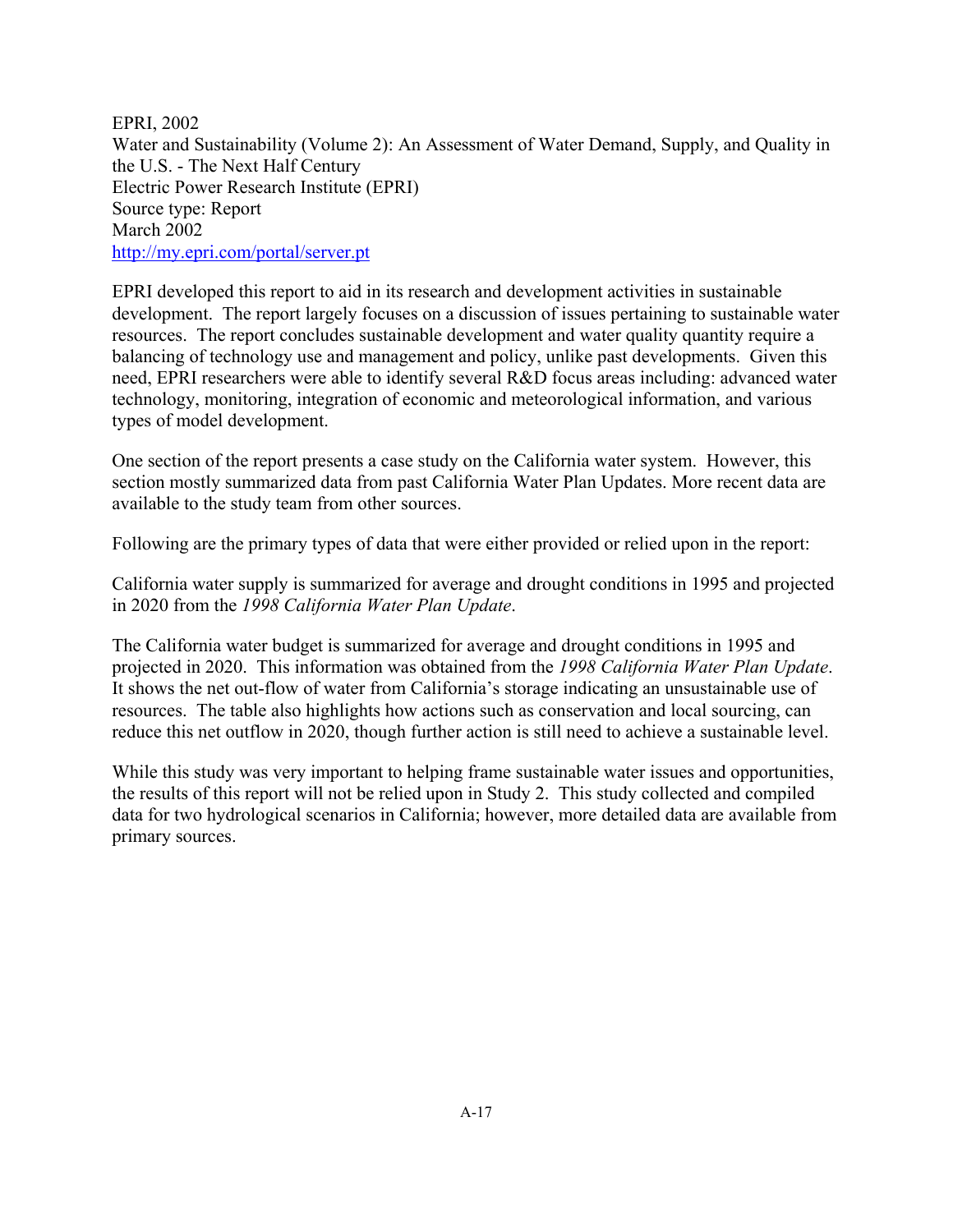Green Buildings Studio, 2007 Supply and Demand Side Water-Energy Efficiency Opportunities Green Buildings Studio Source type: Report February 2007 <http://docs.cpuc.ca.gov/energy/electric/energy+efficiency/pgewaterenergyfinalreport21607.pdf>

This report was commissioned by Pacific Gas and Electric Company (PG&E) to investigate the embodied energy required to deliver water to end-users and to treat wastewater for multiple water utilities within PG&E's service territory. The first part of the report provides detailed estimates of the energy intensity of water for select agencies; the second part presents the potential energy savings associated with demand side water conservation.

To determine energy intensities, the authors conducted detailed surveys of 11 water agencies to collect data (the report does not indicate the year the survey was conducted). Because this report only examines water agencies in the PG&E territory, the energy intensity of water use in other parts of the state are not reflected in any of the data presented.

The region studied has a high proportion of urban water use compared to the statewide average. Intensity calculations are compared to reports from the NRDC and the California Department of Water Resources. The authors do not present the total water-use energy intensity; they discuss how this figure can be misleading because the fresh water flow volumes do not correspond oneto-one with the wastewater volumes.

The report provides detailed estimates of energy intensity for each stage based on primary data collection and several secondary sources:

Supply and Conveyance (p. 18): Data on volume and energy consumption of supplied water was collected from five agencies and used to calculate the intensity of surface water supply. Groundwater pumping data were also collected from four agencies; some provided aggregate data while others gave data on specific wells. Data on the distribution of water supply (groundwater vs. surface) are also presented.

Water Treatment and Distribution (p. 22): Data on energy use for water treatment and distribution are presented separately in this section. Disaggregated data were only available for available for seven of the water authorities. However, total energy used from extraction through distribution was available from all utilities. The total energy intensity from extraction through distribution is presented in this section for all agencies in addition to any disaggregated data.

Wastewater Treatment (p. 24): Detailed data were obtained from seven wastewater treatment systems to calculate energy intensity. When primary data were not available, the authors cited the CEC's *Refining Estimates of Water-Related Energy Use in California* presentation.

Wastewater Discharge (p. 25): Only three agencies in the study use energy to discharge wastewater. The authors summarize primary data for their energy use in this section. Total wastewater cycle energy was calculated in this section and shown to exceed estimates used in Pacific Institute's Water to Air Model.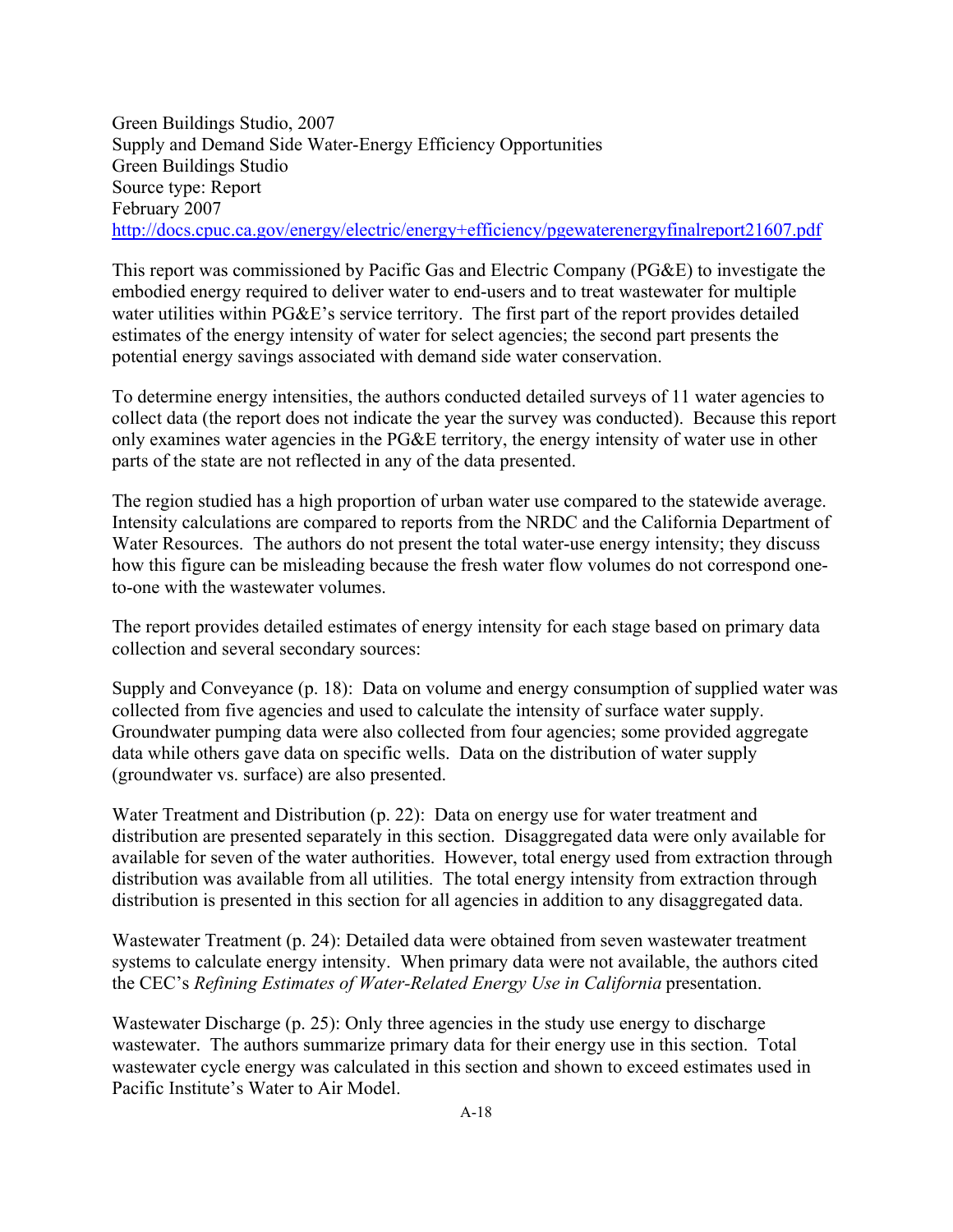Recycled Water Distribution (p. 27): The authors collected primary data on the distribution of recycled water and present their energy intensities. These estimates did not include the energy required for treatment as that energy use is included in the wastewater treatment calculations.

This study collected and compiled data from water and wastewater agencies. Some of these data may be relied upon for Study 2, if the agencies selected for study are the same and provided no better source of data is located.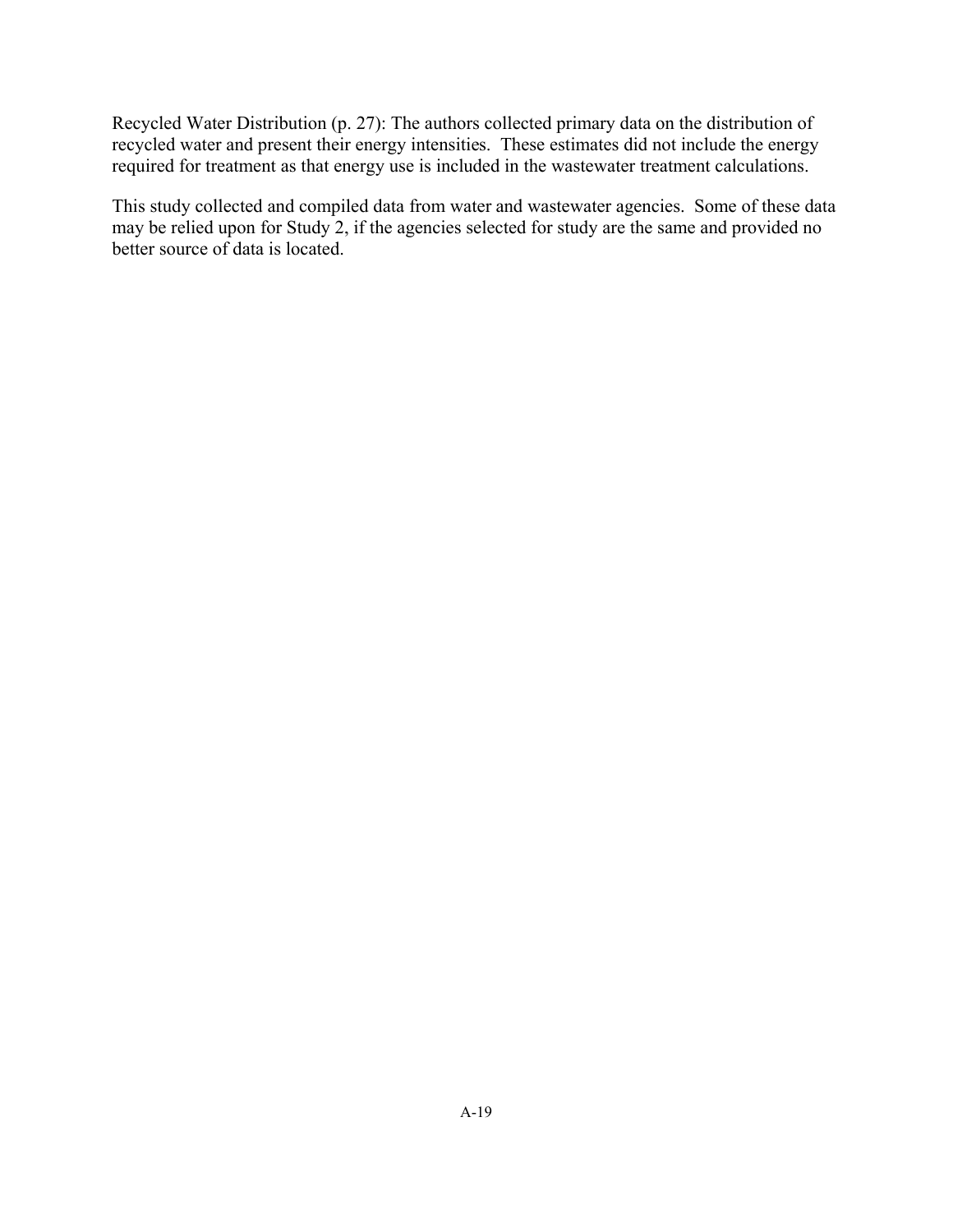NRDC and the Pacific Institute, 2004 Energy Down the Drain: The Hidden Costs of California's Water Supply Natural Resources Defense Council and the Pacific Institute Source type: Report August 2004 <http://www.nrdc.org/water/conservation/edrain/contents.asp>

The NRDC and Pacific Institute report presents a model to show policy makers how to calculate the amount of energy consumed in water use. The model is applied to three case studies in the western United States, two of which are in California. The authors suggest that integrating energy use into water planning can save money, reduce waste, protect the environment, and strengthen the economy. This report utilizes the Pacific Institute's Water to Air Model. See our review of the Water to Air Model in the Literature Review for Study 1 for more details.

In examining San Diego County's urban water use, the authors estimate the energy intensity of water use broken down by the amount of energy consumed at five different steps (source and conveyance, treatment, distribution, end use, wastewater treatment). The authors then calculate the energy intensity of available options to satisfy an incremental demand of 100,000 af/yr including: conservation, recycling, desalination, and various water transfer options. While the study finds conservation is the best option, other options are ordered in the energy intensity from low to high.

The report also examines agricultural water use in the Westlands Water District in California specifically focusing on land retirement. In this case study, the authors evaluate three alternatives for the disposition of the water formerly used to irrigate retired lands in the district: enhance environmental flows in the delta, use on other land within the district, or transfer to other agricultural or urban uses.

Following are the primary types of data that were either provided or relied upon in the report to develop its conclusions.

Appendix A: Description of model used for San Diego urban water case study. This model was derived from the methodology described in the CIEE report *Methodology for Analysis of the Energy Intensity of California's Water Systems*. Although no data lie in this section, model documentation and explanation is present.

Appendix B: Sources for San Diego urban water case study. The authors rely on the CIEE report *Methodology for Analysis of the Energy Intensity of California's Water Systems* as a source for pumping energy used by the State Water Project and the Colorado River Aqueduct. Another primary source for data was personal communication in 2003 with the SDCWA for information on: energy intensity of desalination plants, groundwater pumping data, energy used for recycling, energy used in water treatment, and several demographic data sets. Other data sources are also referenced in Appendix B.

Appendix C: Description of model used for agricultural water use analysis. This model was derived from the methodology described in the CIEE report *Methodology for Analysis of the*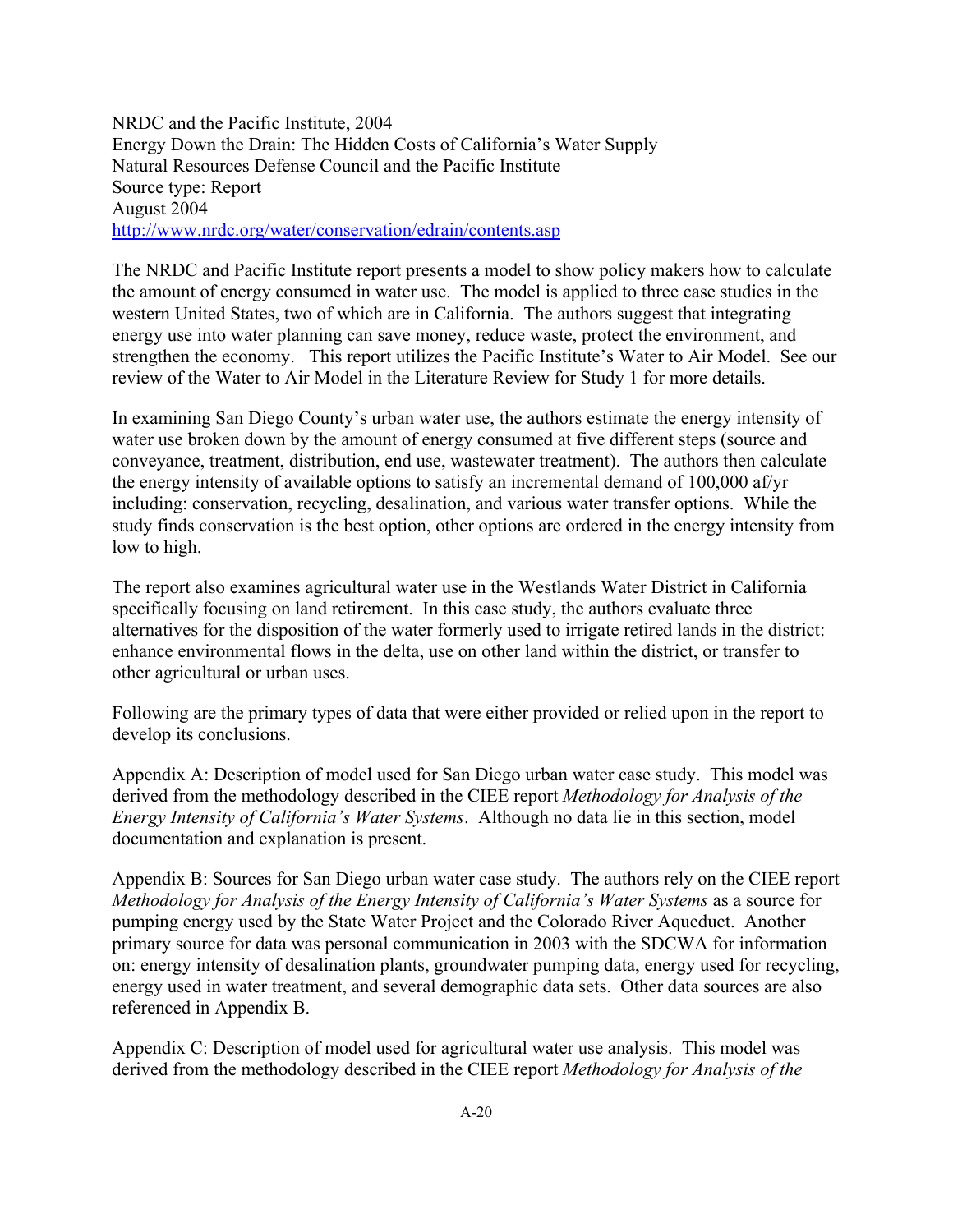*Energy Intensity of California's Water Systems*. Although no data lie in this section, model documentation and explanation is present.

This study relied upon other studies for data. Consequently, this study will not be relied upon as an authoritative data source for Study 2.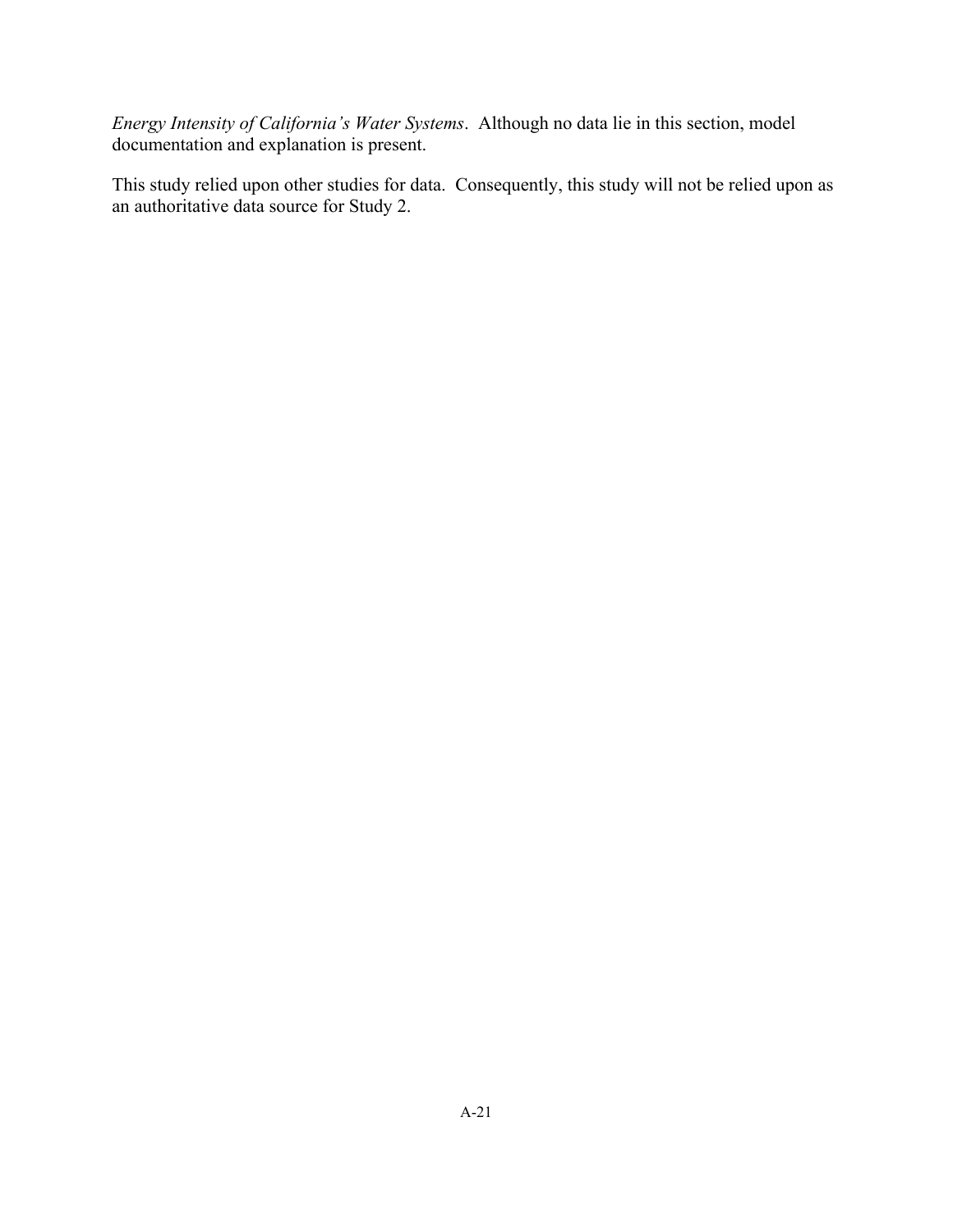Santa Clara Valley Water District, 2008 From Watts to Water Santa Clara Valley Water District Source type: Report June 2008 [http://www.valleywater.org/conservation/media/Documents/WUE%20Water%20Energy%20Rep](http://www.valleywater.org/conservation/media/Documents/WUE%20Water%20Energy%20Report.pdf) [ort.pdf](http://www.valleywater.org/conservation/media/Documents/WUE%20Water%20Energy%20Report.pdf)

In this report the Santa Clara Valley Water District (District) quantified the energy savings and air pollutant emissions reductions attributable to the District's water conservation and water recycling programs. The District used the Water to Air Model developed by the Pacific institute to evaluate the performance of water reduction efforts between 1993 and 2006. The authors calculated energy savings by comparing two scenarios. The first scenario modeled conservation and recycling efforts at their actual levels over the study period. Historic data of the supply breakdown were used by the District. The second scenario modeled the total volume of water supplied by water conservation and water recycling over the study period as instead being supplied by imported water. This scenario removes the effects of conservation and recycling to calculate a "business as usual" case. The District concluded that significant energy and emissions savings have occurred due to the district's efforts to conserve and recycle water.

The District modified several assumptions in the Water to Air Model to more accurately reflect their service area. The District updated assumptions regarding end use efficiency levels for urban customers based on their historic conservation programs. The assumed emissions factors from electricity use were changed from the state average electricity mix to PG&E's electricity mix. Finally, energy intensities were tailored using various sources described below.

Following are the primary types of data that were either provided or relied upon in the report to develop its conclusions:

California Energy Commission, *California Water-Energy Relationship* (2005): This report supplied the energy intensity for wastewater treatment and serves as a comparison for total energy intensity of source and conveyance.

Dr. Robert Wilkinson, *Methodology for Analysis of the Energy Intensity of California's Water Systems* (2000): This report supplied the energy intensity for importing water to the region from the California State Water Project to South Bay Aqueduct.

Santa Clara Valley Water District: Primary data were gathered from within the District pertaining to groundwater pumping, treatment, distribution, and recycling. This information was used to calculate the energy intensities of these activities. The final intensities calculated are listed in Appendix A.

This document relied upon data and methods developed by other studies. However, this document also includes primary agency data about its water operations. These agency-specific may be relied upon as a potential source of data for Study 2, in the event that the district is selected for detailed analysis.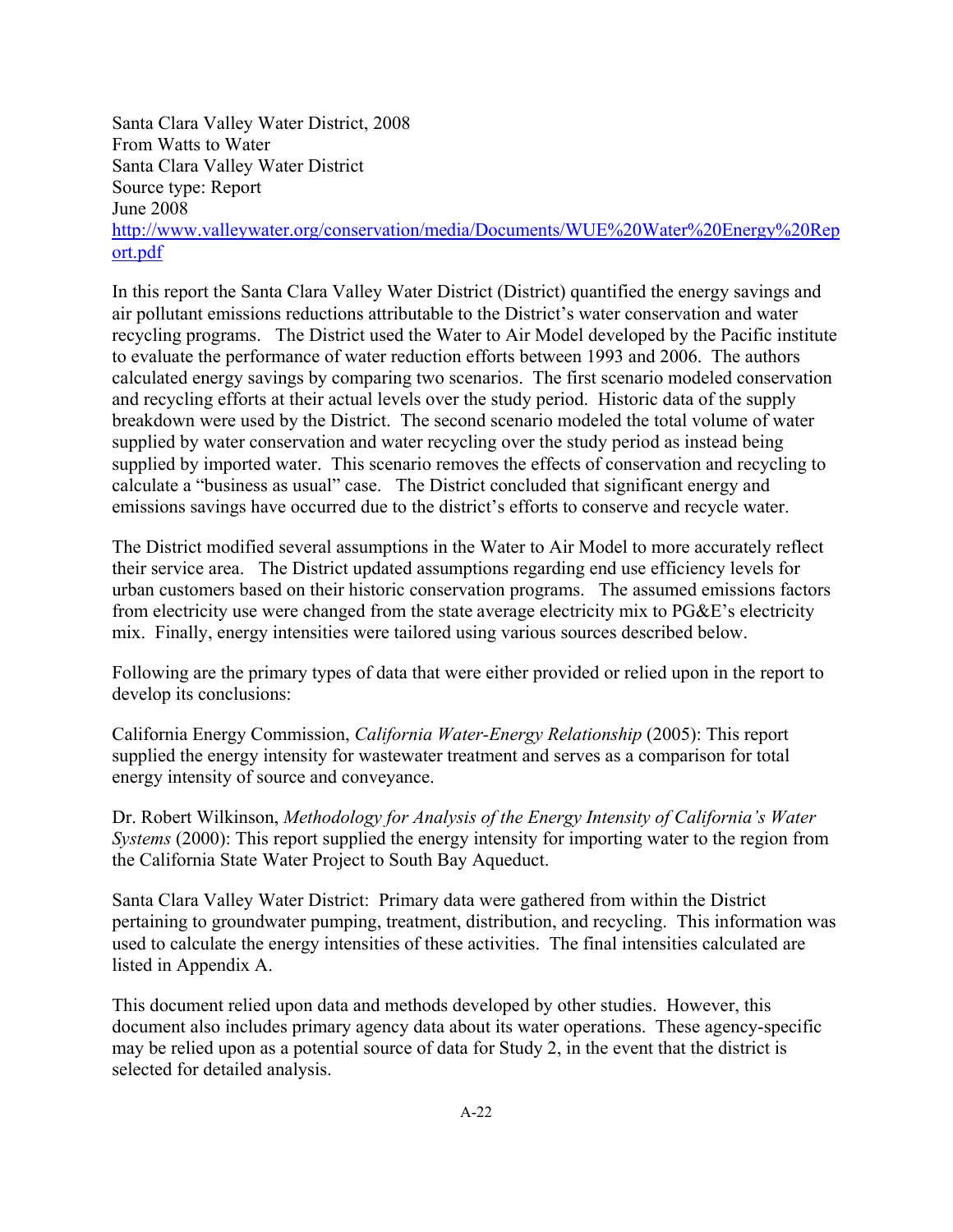UTSF, 2006 San Mateo County Energy – Water Snapshot Utilities & Sustainability Task Force (USTF) Source type: Report August 2006 <http://www.recycleworks.org/co2/USTFwaterenergyreport.pdf>

This short report provides a snapshot on water and the energy-water connection. It is meant to brief the readers with a general overview of water usage in San Mateo County, the concept of energy intensity, and opportunities for reducing energy and water consumption. This report also provides water use statistics specific to San Mateo County.

The report's explanation of energy intensity cites the CEC and NRDC studies, and points out that the intensity of water supplied to San Mateo County is lower than the state average because the majority of water is transported to the region by gravity. However, there is little data to support this statement and no actual value provided for the energy intensity of local water supplies and systems.

Following are the primary types of data that were either provided or relied upon in the report to develop its conclusions:

Distribution of water use in the Bay Area (p. 2): The authors cite the Bay Area Water Supply Conservation Agency to present the distribution of water use by sector. The residential sector is the biggest consumer making up 59 percent of water use. Water use for agriculture is insignificant.

Per capita residential water use (p. 3): The authors present data on per capita water use in the residential sector among different communities. The report points out that higher- income communities clearly consume more water per capita than lower income communities. The data ranges over 50-325 gallons per person per day.

This study frames the local water supply circumstance and may be used to help capture a sense of the range of embedded energy in the state. However, since it does not provide actual energy data about the local water systems and resources, it will not be relied upon as a data source for Study 2.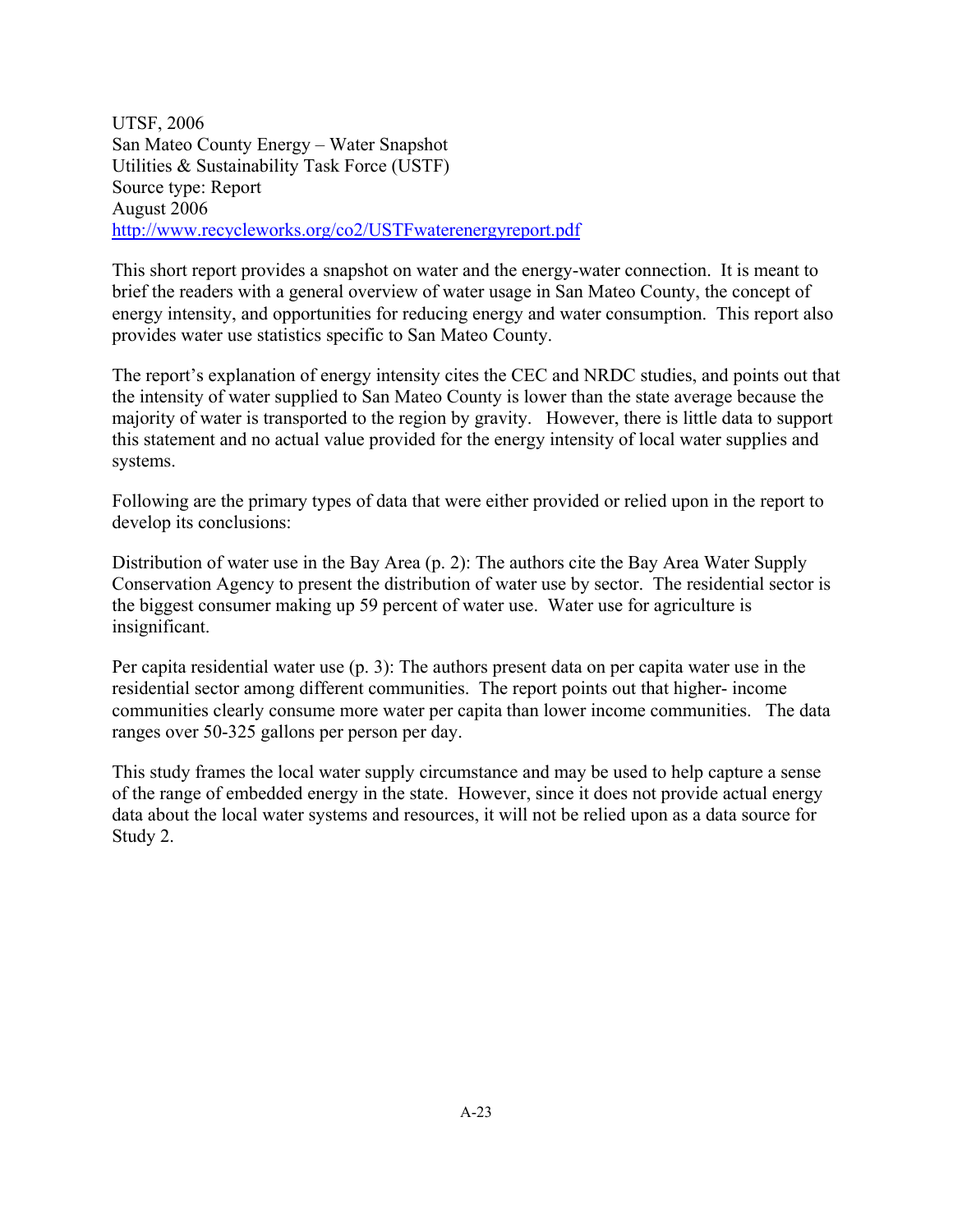Water-Energy Measure Calculator Prepared for the CPUC by: James J. Hirsh & Associates Source type: Excel model and report documentation June 2007 <http://www.doe2.com/download/Water-Energy/>

This model was commissioned by the CPUC to examine the details of water-saving measures as they apply to gas and electricity savings. The calculator determines the following for individual water conservation measures as well as utility programs: water savings, energy savings, energy savings avoided cost, and the Total Resource Cost (TRC). The model is publicly available online. While the model is useful in calculating energy savings and cost savings from water related measures, it does not calculate energy intensity or resulting drops in energy intensity as a result of water conservation. Energy intensity is a user defined input. Instructions for use of the model are well documented by the authors. In addition, the model provides several default water saving measures to get users started; however, source for some default values are absent from documentation.

The model's cost calculations take into account demand savings based on the time of day water demand can be reduced by each agency. If water demand reduces electricity consumption during peak times, the cost savings are significant. Although the effect of electricity demand reduction shows up in cost calculations, demand reduction is not an output of the model.

Users may input detailed measure data for up to 50 technologies including: water savings, cost, rebates, savings profile (savings at different times of the day), and net-to-gross ratio. Up to 20 water agencies may be identified and characterized by: electric utility provider, energy intensity of water treatment, energy intensity of wastewater treatment, energy savings profile (savings at different times of the day), and emissions factors. Furthermore, up to 5 programs may be simulated using any combination of the 50 water-saving technologies.

Following are the primary types of data that are provided in the model as default assumptions:

Avoided cost for gas and electricity: To calculate the TRC for water-saving measures the model quantifies the avoided cost of reducing electricity use. These costs are the CPUC adopted values from the E3 calculator and include levelized hourly avoided cost data for electricity and natural gas utilities across the state.

This model is not intended to provide data for Study 2 – Study 2 will provide data to the model.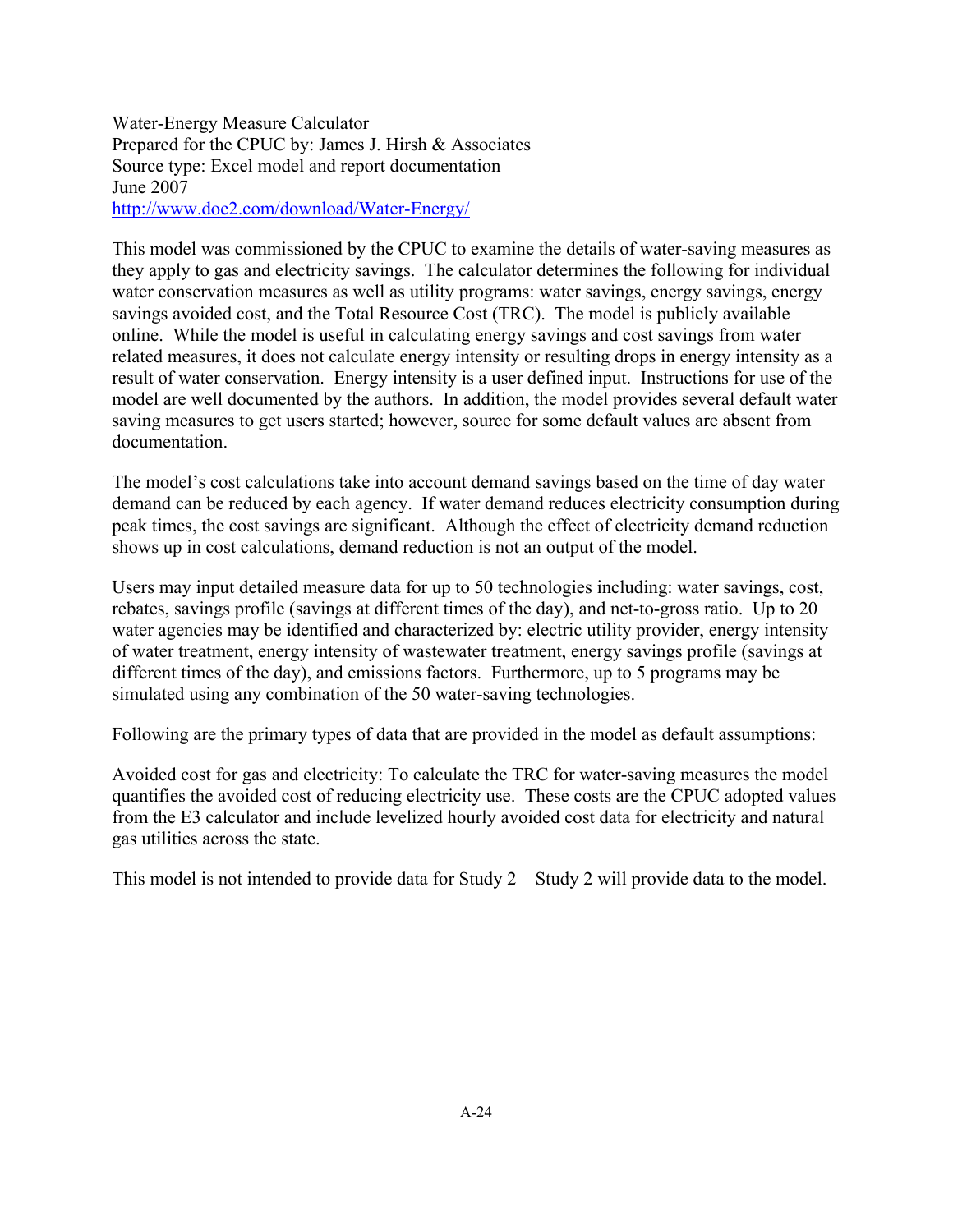Wilkinson, 2000 Methodology for Analysis of The Energy Intensity of California's Water Systems, and an Assessment of Multiple Potential Benefits Through Integrated Water-Energy Efficiency Measures Ernest Orlando Lawrence Berkeley Laboratory California Institute for Energy Efficiency Agreement No. 4910110 Source type: Report January 2000 [http://www.es.ucsb.edu/faculty/Wilkinson.pdfs/Wilkinson\\_EWRPT01%20DOC.pdf](http://www.es.ucsb.edu/faculty/Wilkinson.pdfs/Wilkinson_EWRPT01%20DOC.pdf)

This exploratory study report, prepared by Dr. Robert Wilkinson of the Environmental Studies Program at University of California, Santa Barbara for the California Institute for Energy Efficiency examines the energy intensity of water used in specific geographic areas of the state and estimates the potential energy benefits of efficiency improvements of water use. The study developed a methodology to account for total energy requirements for water used within a specific service area, created a spreadsheet tool to apply the methodology, and incorporated a geographic information system (GIS) application to present the data geographically.

The analysis was focused on the two most energy-intensive water conveyance systems in the state, the State Water Project (SWP) and the Colorado River Aqueduct, with the focus on the municipal and industrial (M&I) sector as the users. The M&I sector has both greater energy intensity and availability of data than the agricultural sector. The study found that the energy intensity of water varies considerably by geographic location of both end-users and sources. Water use in certain parts of the state is highly energy intensive due to the combined requirements of conveyance over long distances with significant elevation lifts, local treatment and distribution, and wastewater collection and treatment processes. The analysis also indicates that significant potential *energy* efficiency gains are possible through implementation of costeffective *water* efficiency improvements. This study also identifies potential cost-effective energy efficiency benefits from integrated energy, water, and wastewater efficiency programs and acknowledges work undertaken by others in the realm of combined end-use strategies.

This exploratory research project includes a well-documented review of previous work addressing energy elements of water and wastewater processes and systems, the goal of which is to provide a platform and to facilitate further research. Further research priorities were identified and form the basis of the recommendations from this study.

Energy inputs included (and excluded) in the analysis:

Energy inputs for extractions from natural systems through end-uses to ultimate disposal or reuse are included. Power generated by water systems separate from the delivery and conveyance systems is not included. Power generated as a part of conveyance systems is counted because it relates directly to the volume of water pumped through the system. The data used for this analysis were provided by MWD.

Data for Specific Geographic Locations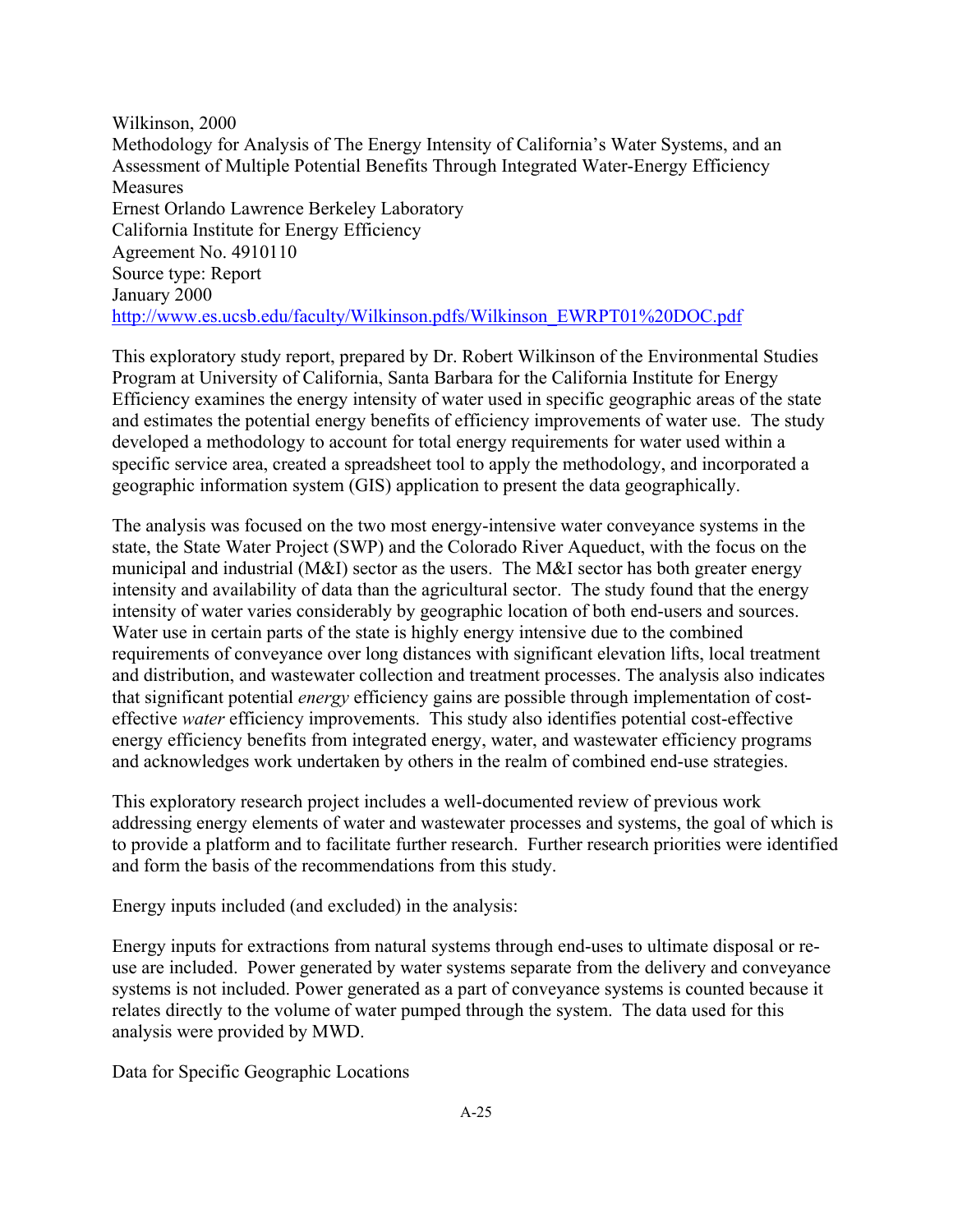Geographic factors such as the sources of water and the location of end-use are usually used to determine the energy intensity. However, due to overlaps or inconsistencies in jurisdictional boundaries, the geographic boundaries must be accounted for and the appropriate energy factor for each element of the system must be attributed to the area. The author suggests the use of geographic information systems (GIS) to delineate the boundaries and record energy and other data is as a next step in this research project. (pg. 17)

Energy Inputs to Water Systems

State Water Project Energy Inputs to Water Systems

SWP energy requirements for the MWD region were obtained from MWD. (pg. 25)

The figure illustrating names, locations, and generating capacity of primary power facilities includes data provided by MWD (pg. 26).

The kilowatt-hours per acre foot pumped (including transmission losses) for each facility on the SWP shown on a flowchart, was based on data obtained from the California DWR, State Water Project Analysis Office, Division of Operations and Maintenance, Bulletin 132-97, 4/25/97. (pg. 27)

Water delivered in calendar year 1995 and delivery locations was shown geographically, with data obtained from MWD.

The Colorado River Aqueduct

Water volumes and energy required to import water to Southern California from the Colorado River Aqueduct were provided by the MWD. (pg. 30)

Local Sources (surface and groundwater)

Water Processes

A national average for estimates of electricity use in wastewater treatment was obtained from Burton, Franklin L., 1996, *Water and Wastewater Industries: Characteristics and Energy Management Opportunities*. (Burton Engineering) Los Altos, CA, Report CR-106941, Electric Power Research Institute Report, p.2-45. (pg. 43)

Water Reuse

Trends in water reuse were identified in a 1999 case study for the Pacific Institute titled, "Use of Reclaimed Water in Urban Settings: West Basin Recycling Project and South Bay Water Recycling Program" for the years of 1987, 1989, and 1993 by Arlene Wong in Lisa Owens-Viani, Arlene Wong, and Peter Gleick, Eds., *Sustainable Use of Water: California Success Stories*, Pacific Institute, January 1999, based on data from: The 1987 and 1989 data are from *Water Recycling 2000*, 1991. The 1993 data are from *Survey of Future Water Reclamation Potential*, 1993. (pg. 43)